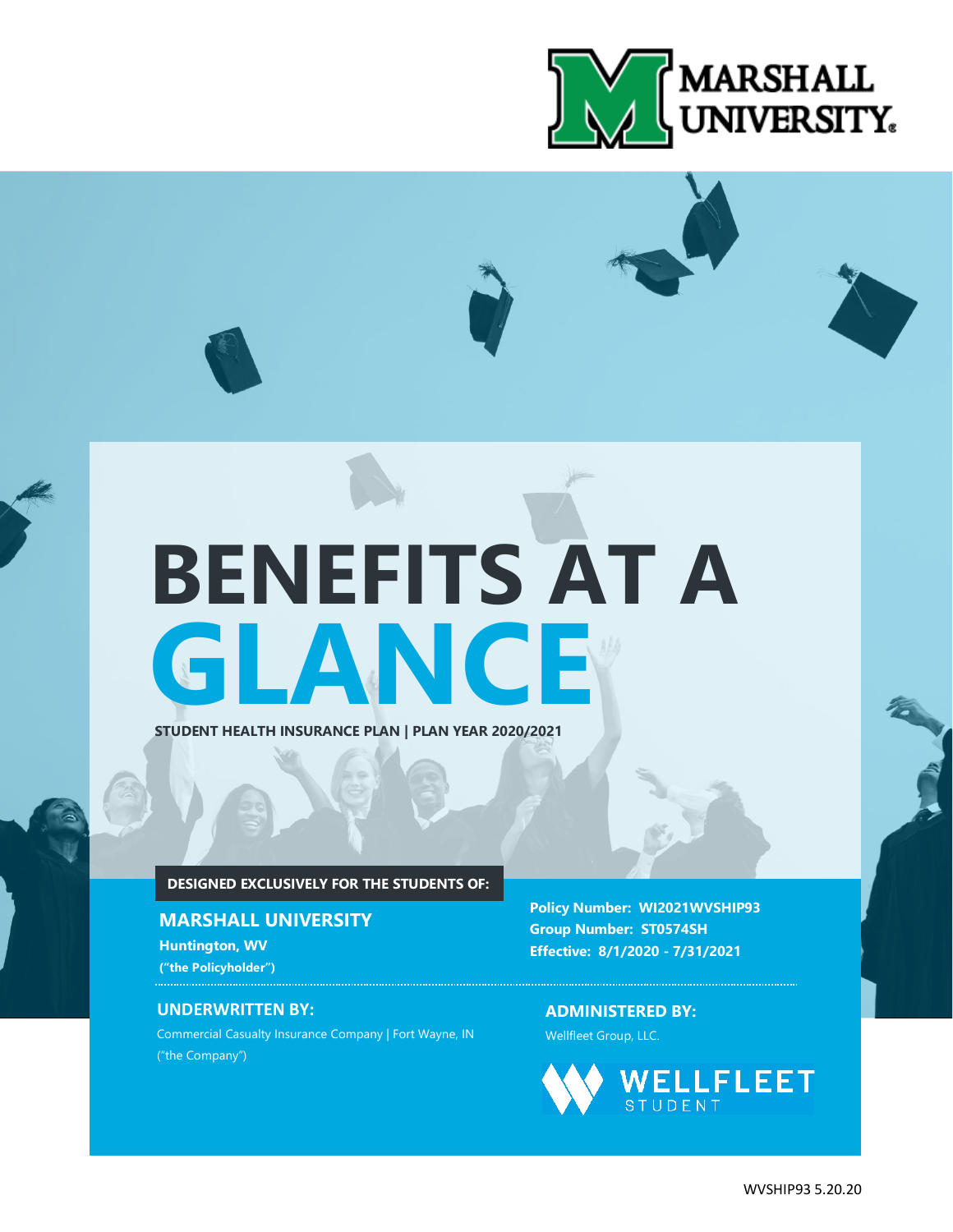Table of Contents (Click on section title below to go to section in "Benefits at a Glance.")

# <span id="page-1-0"></span>**Welcome Students…**

We are pleased to provide you with this summary of the 2020 – 2021 Student Health Insurance Plan ("Plan"), which is fully compliant with the Affordable Care Act. "Benefits at aGlance" includes effective dates and costs of coverage, as well as other helpful information. For additional details about the Plan, please consult the Plan Certificate and other materials at **[www.wellfleetstudent.com](http://www.chpstudenthealth.com/)**. For questions about medical benefits or claims, please call Wellfleet Student at (877) 657-5030, TTY 711.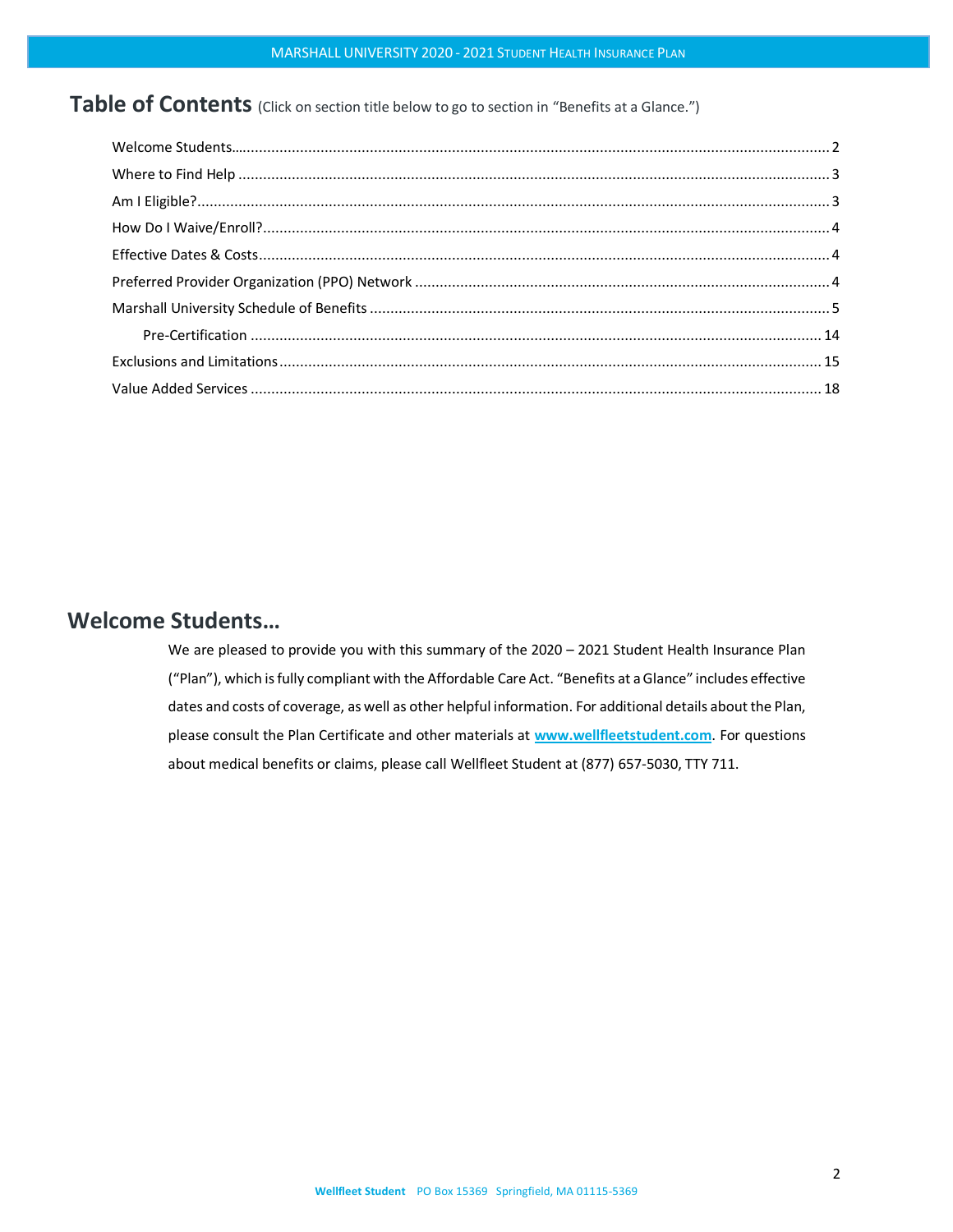# <span id="page-2-0"></span>**Where to Find Help**

| <b>For Questions About:</b>                                                                                                                                                                                                | <b>Please Contact:</b>                                                                                                                           |
|----------------------------------------------------------------------------------------------------------------------------------------------------------------------------------------------------------------------------|--------------------------------------------------------------------------------------------------------------------------------------------------|
| <b>Insurance Benefits</b><br><b>Enrollment</b><br><b>Waiver</b><br><b>Claims Processing</b><br><b>ID Cards</b><br><b>Preferred Provider Listings</b><br><b>ID card Requests</b><br><b>Qualifying Life Event Enrollment</b> | <b>Wellfleet Group, LLC.</b><br>PO Box 15369<br>Springfield, Massachusetts 01115-5369<br>(877) 657-5030, TTY 711<br>www.wellfleetstudent.com     |
| <b>Servicing Agent</b>                                                                                                                                                                                                     | <b>Joe Stanton</b><br><b>Thornburg Insurance Agency</b><br>520 S. Walnut Street<br><b>P.O Box 133</b><br>Bloomington, IN 47402<br>(812) 369-8864 |
| <b>Preferred PPO Provider Listings</b>                                                                                                                                                                                     | <b>Wellfleet Student</b><br>www.wellfleetstudent.com<br>or<br>Multiplan<br>www.multiplan.com                                                     |
| <b>Prescription Drug Provider</b>                                                                                                                                                                                          | <b>Wellfleet Rx/KPP</b><br>www.wellfleetstudent.com                                                                                              |

# <span id="page-2-1"></span>**Am I Eligible?**

All registered Medical and Pharmacy students taking 1 or more credits are required to have health insurance coverage, either through this Student Health Insurance Plan or through another individual or family plan. Students are automatically enrolled in the Student Health Insurance Plan unless proof of comparable coverage is provided by completing the waiver.

Insurance premiums are not a billable item of the university since it is not required of all degree programs, therefore this cost is NOT included in tuition. Students are responsible for paying the insurance premium amount by the given deadline. Please contact your financial aid officer to see if aid for this coverage may be available to you.

Insured Students who are enrolled in the Student Health Insurance Plan may also enroll their eligible dependents.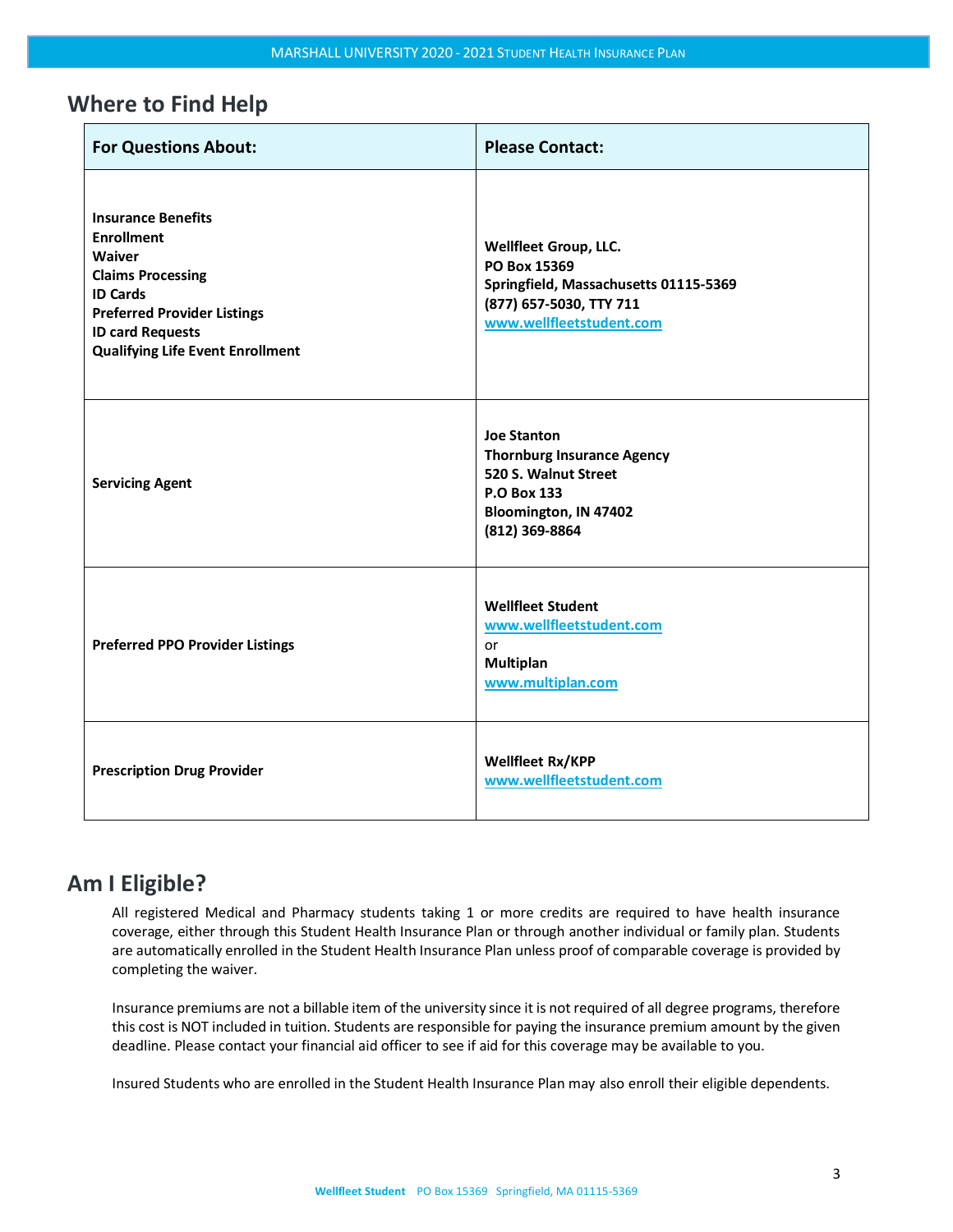# <span id="page-3-0"></span>**How Do I Waive/Enroll?**

If You are eligible to be covered under this Plan, You are automatically enrolled, unless You waive coverage. To document proof of comparable coverage, students need to complete the online Waiver Form and submit it prior to the start of the school year. The deadline to waive for the annual plan is **09/09/2020**. To submit the online Waiver Form:

- 1. Go to **[www.wellfleetstudent.com](http://www.chpstudenthealth.com/)**, enter your school name;
- 2. Click on the Waiver link; and
- 3. Complete all of the required information as directed.
- ANNUAL WAIVER DEADLINE 09/09/2020

# <span id="page-3-1"></span>**Effective Dates & Costs**

| All time periods begin at 12:00 A.M. local time and end at 11:59 P.M. local time at the Policyholder's address. |                            |                          |                                   |
|-----------------------------------------------------------------------------------------------------------------|----------------------------|--------------------------|-----------------------------------|
| <b>Coverage Period</b>                                                                                          | <b>Coverage Start Date</b> | <b>Coverage End Date</b> | <b>Enrollment/Waiver Deadline</b> |
| Annual                                                                                                          | 8/1/2020                   | 7/31/2021                | 9/9/2020                          |
| Fall                                                                                                            | 8/1/2020                   | 12/31/2020               |                                   |
| Spring/Summer<br>(new students only)                                                                            | 1/1/2021                   | 7/31/2021                |                                   |
|                                                                                                                 |                            |                          |                                   |

| Plan Costs for Medical & Pharmacy Students and their Dependents |          |         |                                      |  |
|-----------------------------------------------------------------|----------|---------|--------------------------------------|--|
|                                                                 | Annual   | Fall    | Spring/Summer<br>(new students only) |  |
| Student*                                                        | \$6,055  | \$2.538 | \$3.517                              |  |
| Spouse*                                                         | \$6,055  | \$2.538 | \$3.517                              |  |
| Each Child*                                                     | \$6,055  | \$2.538 | \$3.517                              |  |
| 3 or more Children*                                             | \$18.165 | \$7.614 | \$10,551                             |  |

**\*The above plan costs include an administrative service fee. The plan costs for Dependents are in addition to the plan costs for student.**

# <span id="page-3-2"></span>**Preferred Provider Organization (PPO) Network**

**…providing access to quality health care at discounted costs!**

By enrolling in this Plan, you have the Multiplan PPO Network of participating Providers. To find a complete listing of the Network's participating Providers, go to **[www.multiplan.com,](http://www.multiplan.com/)** or contact Wellfleet Student toll-free at (877) 657-5030, TTY 711, or **[www.wellfleetstudent.com](http://www.chpstudenthealth.com/)** for assistance.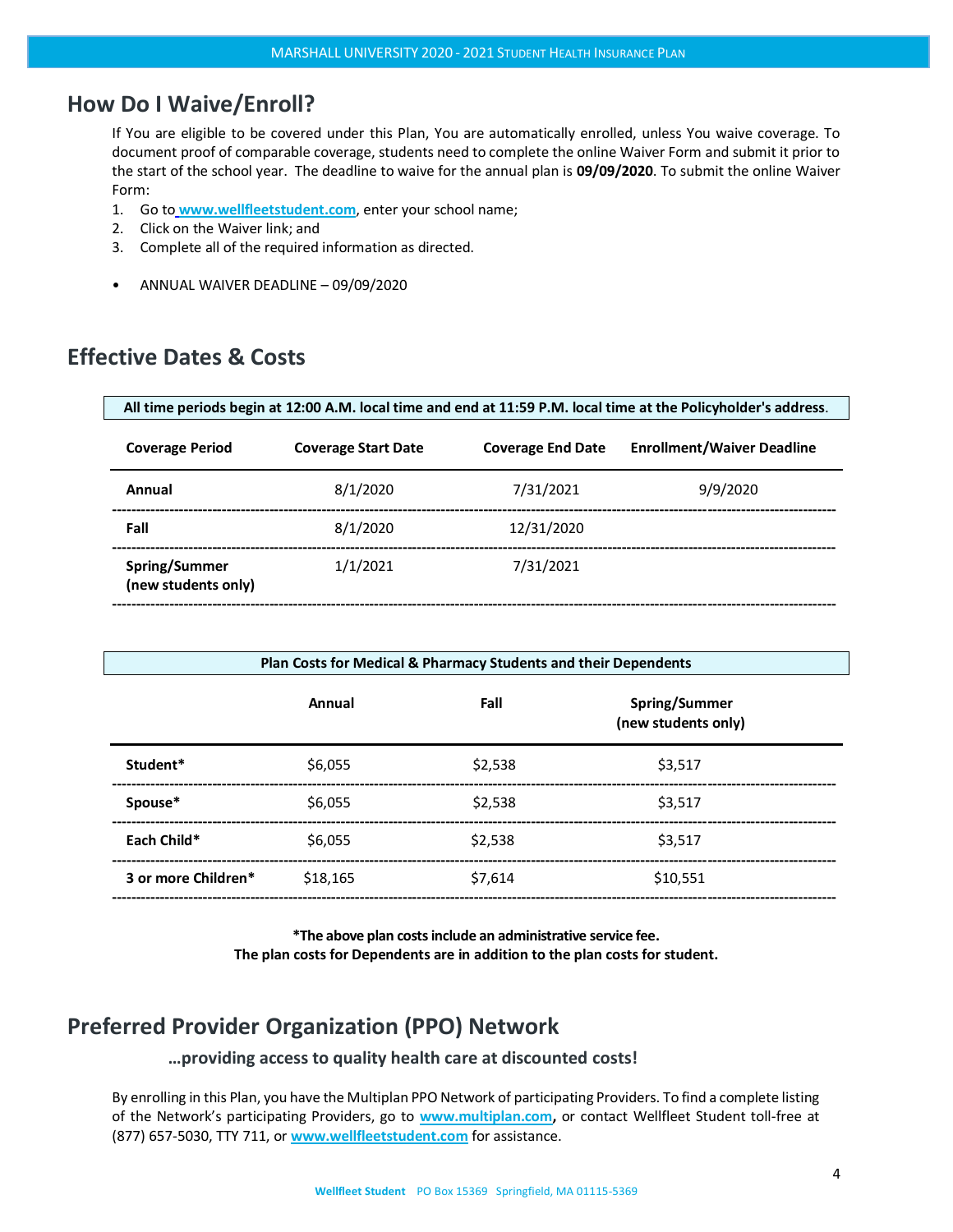## <span id="page-4-0"></span>**Marshall University Schedule of Benefits**

This is only a brief description of coverage available under Certificate form WV SHIP CERT (2019). The Certificate will contain full details of coverage, coinsurance, limitations, exclusions, and termination provisions. If there are any conflicts between this document and the Certificate, the Certificate governs in all cases.

UNLESS OTHERWISE SPECIFIED BELOW THE MEDICAL PLAN DEDUCTIBLE (IF APPLICABLE) WILL ALWAYS APPLY.

#### **SCHEDULE OF BENEFITS**

#### **Preventive Services:**

In-Network Provider: The Deductible, Coinsurance, and any Copayment are not applicable to Preventive Services. Benefits are paid at 100% of the Negotiated Charge when services are provided through an In-Network Provider.

Out-of-Network Provider: Deductible, Coinsurance, and any Copayment are applicable to Preventive Services provided through an Out-of-Network Provider. Benefits are paid at 75% of the Usual and Customary Charge.

#### **Medical Deductible\***

| In-Network Provider           |                         | Individual:          | \$0         |                     |
|-------------------------------|-------------------------|----------------------|-------------|---------------------|
| Out-of-Network Provider       |                         |                      | Individual: | \$1,500             |
| <b>Out-of-Pocket Maximum:</b> | In-Network Provider     | Individual<br>Family |             | \$1,500<br>\$3,000  |
|                               | Out-of-Network Provider | Individual<br>Family |             | \$6,350<br>\$12,700 |

Cost sharing You incur for Covered Medical Expenses that is applied to the Out-of-Network Provider Out-of-Pocket Maximum will not be applied to satisfy the In-Network Provider Out-of-Pocket Maximum and cost sharing You incur for Covered Medical expenses that is applied to the In-Network Provider Out-of-Pocket Maximum will not be applied to satisfy the Out-of-Network Provider Out-of-Pocket Maximum.

#### **Coinsurance Amounts:**

In-Network Provider: 80% of the Negotiated Charge for Covered Medical Expenses unless otherwise stated below.

Out-of-Network Provider: 75% of the Usual and Customary Charge (U&C) for Covered Medical Expenses unless otherwise stated below.

#### **Medical Benefit Payments for In-Network Providers and Out-of-Network Providers**

The Certificate provides benefits based on the type of health care provider You and Your Covered Dependent selects. The Certificate provides access to both In-Network Providers and Out-of-Network Providers. Different benefits may be payable for Covered Medical Expenses rendered by In-Network Providers versus Out-of-Network Providers, as shown in the Schedule of Benefits.

#### **Dental and Vision Benefit Payments**

For dental and vision benefits, You may choose any dental or vision provider.

For dental, different benefits may be payable based on the type of service, as shown in the Schedule of Benefits.

#### **Preferred Provider Organization:**

To locate an In-Network Provider in Your area, consult Your Provider Directory or call toll free 877-657-5030 or visit Our website at [www.wellfleetstudent.com.](http://www.wellfleetstudent.com/)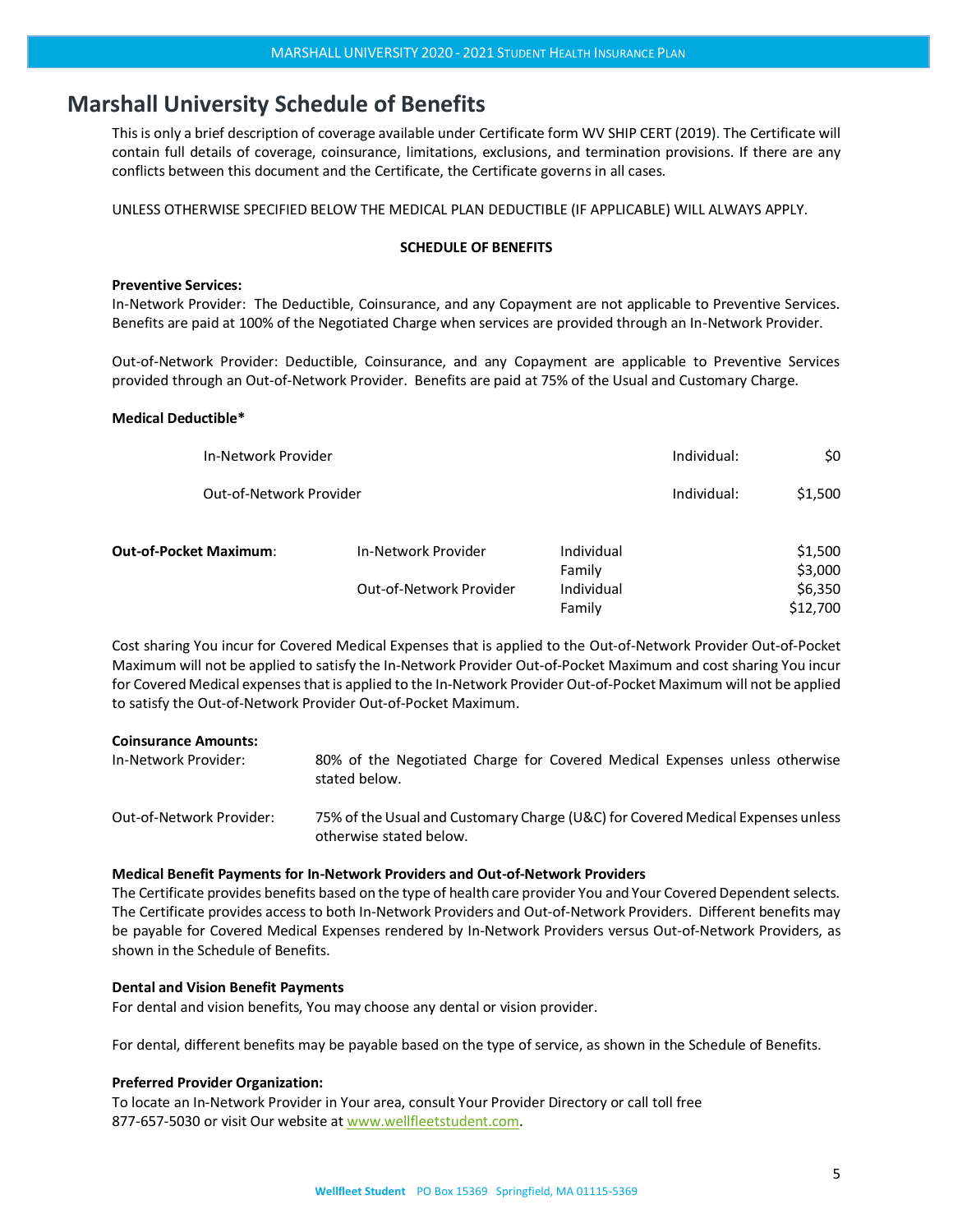**THE COVERED MEDICAL EXPENSE FOR AN ISSUED CERTIFICATE WILL BE:**

- **1. THOSE LISTED IN THE COVERED MEDICAL EXPENSES PROVISION;**
- **2. ACCORDING TO THE FOLLOWING SCHEDULE OF BENEFITS; AND**
- **3. DETERMINED BY WHETHER THE SERVICE OR TREATMENT IS PROVIDED BY AN IN-NETWORK OR OUT-OF-NETWORK PROVIDER.**
- **4. UNLESS OTHERWISE SPECIFIED BELOW THE MEDICAL PLAN DEDUCTIBLE WILL ALWAYS APPLY.**

| <b>BENEFITS FOR COVERED</b><br><b>INJURY/SICKNESS</b>                                                                                                                                                                                              | <b>IN-NETWORK PROVIDER</b>                                                                                              | <b>OUT-OF-NETWORK PROVIDER</b>                                                                                                         |  |
|----------------------------------------------------------------------------------------------------------------------------------------------------------------------------------------------------------------------------------------------------|-------------------------------------------------------------------------------------------------------------------------|----------------------------------------------------------------------------------------------------------------------------------------|--|
| <b>Inpatient Benefits</b>                                                                                                                                                                                                                          |                                                                                                                         |                                                                                                                                        |  |
| <b>Hospital Care</b><br>Includes hospital room &<br>board expenses and<br>miscellaneous services and<br>supplies.<br>Subject to Semi-Private<br>room rate unless intensive<br>care unit is required.<br>Room and Board includes<br>intensive care. | \$300 Copayment per admission then the<br>plan pays 80% of the Negotiated Charge for<br><b>Covered Medical Expenses</b> | \$300 Copayment per admission then the plan<br>pays 75% of Usual and Customary Charge after<br>Deductible for Covered Medical Expenses |  |
| Pre-Certification Required<br><b>Preadmission Testing</b>                                                                                                                                                                                          | 80% of the Negotiated Charge for Covered<br><b>Medical Expenses</b>                                                     | 75% of Usual and Customary Charge after<br>Deductible for Covered Medical Expenses                                                     |  |
| Physician's Visits while<br>Confined:<br>Limited to 1 visit per day of<br>Confinement per provider                                                                                                                                                 | 80% of the Negotiated Charge for Covered<br><b>Medical Expenses</b>                                                     | 75% of Usual and Customary Charge after<br>Deductible for Covered Medical Expenses                                                     |  |
| Inpatient Surgery:<br><b>Pre-Certification Required</b>                                                                                                                                                                                            |                                                                                                                         |                                                                                                                                        |  |
| <b>Surgeon Services</b>                                                                                                                                                                                                                            | 80% of the Negotiated Charge for Covered<br><b>Medical Expenses</b>                                                     | 75% of Usual and Customary Charge after<br>Deductible for Covered Medical Expenses                                                     |  |
| Anesthetist                                                                                                                                                                                                                                        | 80% of the Negotiated Charge for Covered<br><b>Medical Expenses</b>                                                     | 75% of Usual and Customary Charge after<br>Deductible for Covered Medical Expenses                                                     |  |
| Assistant Surgeon                                                                                                                                                                                                                                  | 80% of the Negotiated Charge for Covered<br><b>Medical Expenses</b>                                                     | 75% of Usual and Customary Charge after<br>Deductible for Covered Medical Expenses                                                     |  |
| <b>Registered Nurse Services</b><br>for private duty nursing<br>while Confined<br>Up to \$1,000 maximum per<br>Policy Year                                                                                                                         | 80% of the Negotiated Charge for Covered<br><b>Medical Expenses</b>                                                     | 75% of Usual and Customary Charge after<br>Deductible for Covered Medical Expenses                                                     |  |
| Physical Therapy while<br>Confined (inpatient)                                                                                                                                                                                                     | 80% of the Negotiated Charge for Covered<br><b>Medical Expenses</b>                                                     | 75% of Usual and Customary Charge after<br>Deductible for Covered Medical Expenses                                                     |  |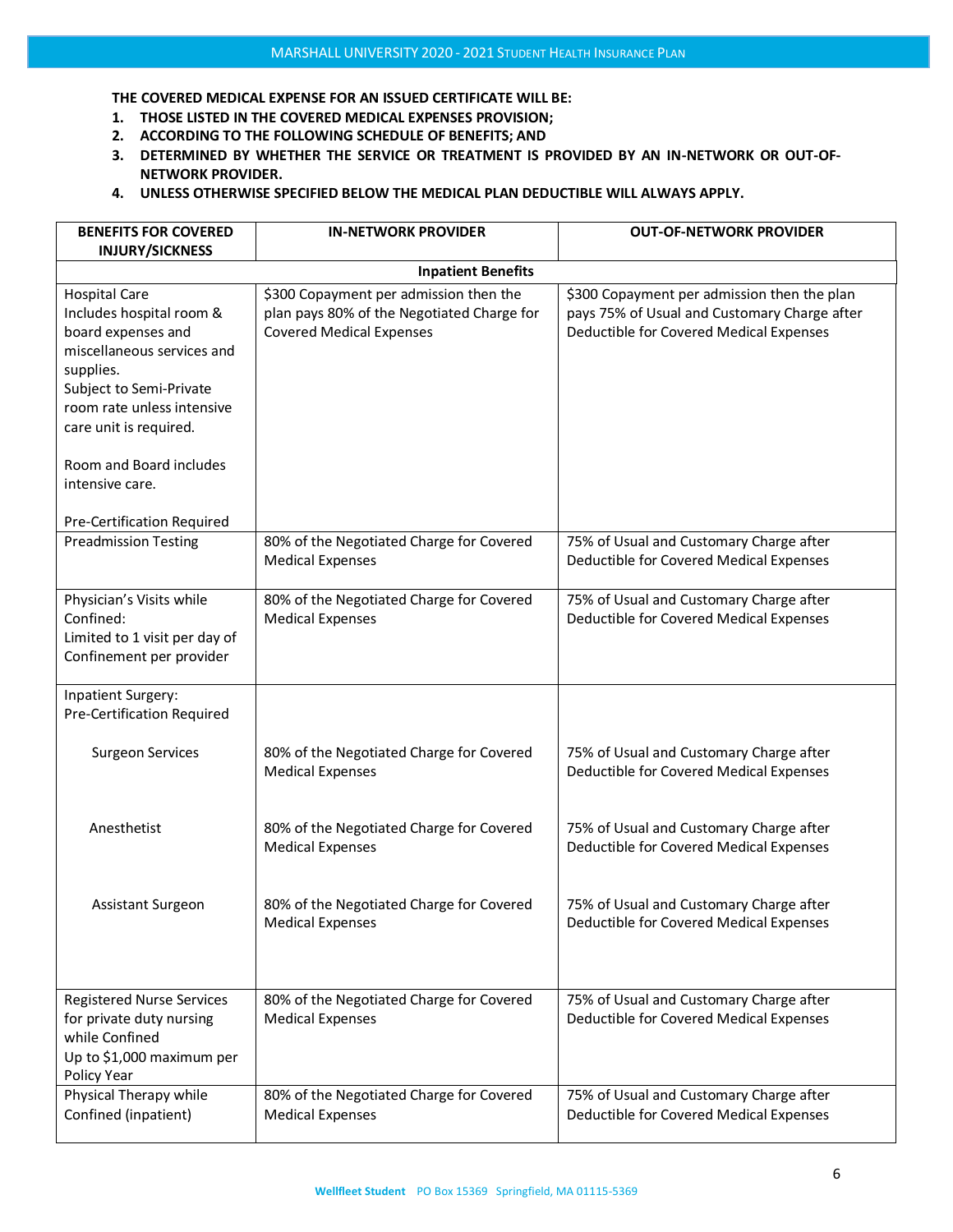| <b>Skilled Nursing Facility</b><br><b>Benefit</b>                                                                                                                                                            | 80% of the Negotiated Charge for Covered<br><b>Medical Expenses</b>                               | 75% of Usual and Customary Charge after<br>Deductible for Covered Medical Expenses                                             |
|--------------------------------------------------------------------------------------------------------------------------------------------------------------------------------------------------------------|---------------------------------------------------------------------------------------------------|--------------------------------------------------------------------------------------------------------------------------------|
| Pre-Certification required                                                                                                                                                                                   |                                                                                                   |                                                                                                                                |
| Inpatient Rehabilitation<br><b>Facility Expense Benefit</b><br><b>Pre-Certification Required</b>                                                                                                             | 80% of the Negotiated Charge for Covered<br><b>Medical Expenses</b>                               | 75% of Usual and Customary Charge after<br>Deductible for Covered Medical Expenses                                             |
|                                                                                                                                                                                                              | <b>INPATIENT MENTAL HEALTH DISORDER AND SUBSTANCE USE DISORDER</b>                                |                                                                                                                                |
| Mental Health Disorder and                                                                                                                                                                                   | \$300 Copayment per admission then the                                                            | \$300 Copayment per admission then the plan                                                                                    |
| Substance Use Disorder<br>Benefit<br>Pre-Certification Required                                                                                                                                              | plan pays 80% of the Negotiated Charge for<br><b>Covered Medical Expenses</b>                     | pays 75% of Usual and Customary Charge after<br>Deductible for Covered Medical Expenses                                        |
| In accordance with the<br>federal Mental Health Parity<br>and Addiction Equity Act of<br>2008 (MHPAEA), the cost<br>sharing requirements, day<br>or visit limits, and any Pre-<br>certification requirements |                                                                                                   |                                                                                                                                |
| that apply to a Mental<br><b>Health Disorder and</b>                                                                                                                                                         |                                                                                                   |                                                                                                                                |
| Substance Use Disorder will<br>be no more restrictive than<br>those that apply to medical<br>and surgical benefits for any                                                                                   |                                                                                                   |                                                                                                                                |
| other Covered Sickness.                                                                                                                                                                                      | <b>Outpatient Benefits</b>                                                                        |                                                                                                                                |
| <b>Outpatient Surgery:</b>                                                                                                                                                                                   |                                                                                                   |                                                                                                                                |
| Pre-Certification required<br><b>Surgeon Services</b>                                                                                                                                                        | 80% of the Negotiated Charge for Covered<br><b>Medical Expenses</b>                               | 75% of Usual and Customary Charge after<br>Deductible for Covered Medical Expenses                                             |
| Anesthetist                                                                                                                                                                                                  | 80% of the Negotiated Charge for Covered<br><b>Medical Expenses</b>                               | 75% of Usual and Customary Charge after<br>Deductible for Covered Medical Expenses                                             |
| Assistant Surgeon                                                                                                                                                                                            | 80% of the Negotiated Charge for Covered<br><b>Medical Expenses</b>                               | 75% of Usual and Customary Charge after<br>Deductible for Covered Medical Expenses                                             |
| <b>Outpatient Surgery Facility</b><br>and Miscellaneous expenses<br>for services & supplies, such<br>as cost of operating room,<br>therapeutic services,<br>oxygen, oxygen tent, and<br>blood & plasma       | \$20 Copayment then the plan pays 80% of<br>the Negotiated Charge for Covered Medical<br>Expenses | \$20 Copayment then the plan pays 75% of Usual<br>and Customary Charge after Deductible for<br><b>Covered Medical Expenses</b> |
| Physician's Office Visits                                                                                                                                                                                    | \$20 Copayment then the plan pays 80% of<br>the Negotiated Charge for Covered Medical<br>Expenses | \$20 Copayment then the plan pays 75% of Usual<br>and Customary Charge after Deductible for<br><b>Covered Medical Expenses</b> |
| Specialist/Consultant<br>Physician Services                                                                                                                                                                  | \$20 Copayment then the plan pays 80% of<br>the Negotiated Charge for Covered Medical<br>Expenses | \$20 Copayment then the plan pays 75% of Usual<br>and Customary Charge after Deductible for<br><b>Covered Medical Expenses</b> |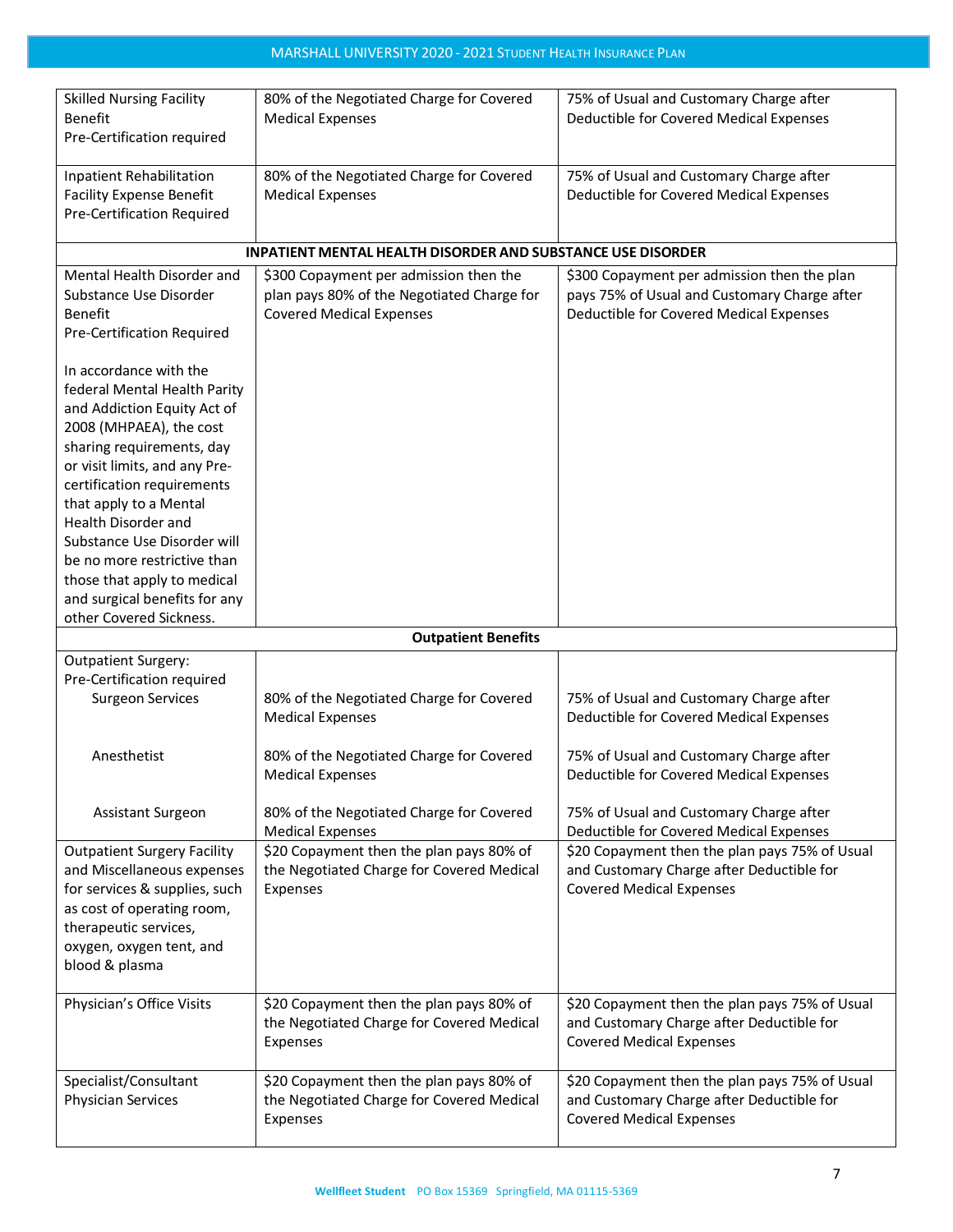| Telemedicine or Telehealth<br>Services                                                                                                       | \$20 Copayment then the plan pays 80% of<br>the Negotiated Charge for Covered Medical<br>Expenses  | \$20 Copayment then the plan pays 75% of Usual<br>and Customary Charge after Deductible for<br><b>Covered Medical Expenses</b> |
|----------------------------------------------------------------------------------------------------------------------------------------------|----------------------------------------------------------------------------------------------------|--------------------------------------------------------------------------------------------------------------------------------|
| <b>Cardiac Rehabilitation</b>                                                                                                                | \$20 Copayment then the plan pays 80% of<br>the Negotiated Charge for Covered Medical<br>Expenses  | \$20 Copayment then the plan pays 75% of Usual<br>and Customary Charge after Deductible for<br><b>Covered Medical Expenses</b> |
| Pulmonary Rehabilitation                                                                                                                     | \$20 Copayment then the plan pays 80% of<br>the Negotiated Charge for Covered Medical<br>Expenses  | \$20 Copayment then the plan pays 75% of Usual<br>and Customary Charge after Deductible for<br><b>Covered Medical Expenses</b> |
| Rehabilitation Therapy<br>including, Physical Therapy,<br>and Occupational Therapy<br>and Speech Therapy<br>Pre-Certification Required       | \$20 Copayment then the plan pays 80% of<br>the Negotiated Charge for Covered Medical<br>Expenses  | \$20 Copayment then the plan pays 75% of Usual<br>and Customary Charge after Deductible for<br><b>Covered Medical Expenses</b> |
| <b>Habilitative Services</b><br>including, Physical Therapy,<br>and Occupational Therapy<br>and Speech Therapy<br>Pre-Certification Required | \$20 Copayment then the plan pays 80% of<br>the Negotiated Charge for Covered Medical<br>Expenses  | \$20 Copayment then the plan pays 75% of Usual<br>and Customary Charge after Deductible for<br><b>Covered Medical Expenses</b> |
| <b>Emergency Services</b>                                                                                                                    | \$200 Copayment then the plan pays 80% of<br>the Negotiated Charge for Covered Medical<br>Expenses | Paid the same as In-Network Provider subject to<br>Usual and Customary Charge.                                                 |
| <b>Urgent Care Centers</b>                                                                                                                   | \$50 Copayment then the plan pays 80% of<br>the Negotiated Charge for Covered Medical<br>Expenses  | \$50 Copayment then the plan pays 75% of Usual<br>and Customary Charge after Deductible for<br><b>Covered Medical Expenses</b> |
| <b>Diagnostic Imaging Services</b><br>Pre-Certification Required                                                                             | \$20 Copayment then the plan pays 80% of<br>the Negotiated Charge for Covered Medical<br>Expenses  | \$20 Copayment then the plan pays 75% of Usual<br>and Customary Charge after Deductible for<br><b>Covered Medical Expenses</b> |
| CT Scan, MRI and/or PET<br>Scans<br>Pre-Certification Required                                                                               | \$20 Copayment then the plan pays 80% of<br>the Negotiated Charge for Covered Medical<br>Expenses  | \$30 Copayment then the plan pays 75% of Usual<br>and Customary Charge after Deductible for<br><b>Covered Medical Expenses</b> |
| Laboratory Procedures<br>(Outpatient)                                                                                                        | \$20 Copayment then the plan pays 80% of<br>the Negotiated Charge for Covered Medical<br>Expenses  | \$20 Copayment then the plan pays 75% of Usual<br>and Customary Charge after Deductible for<br><b>Covered Medical Expenses</b> |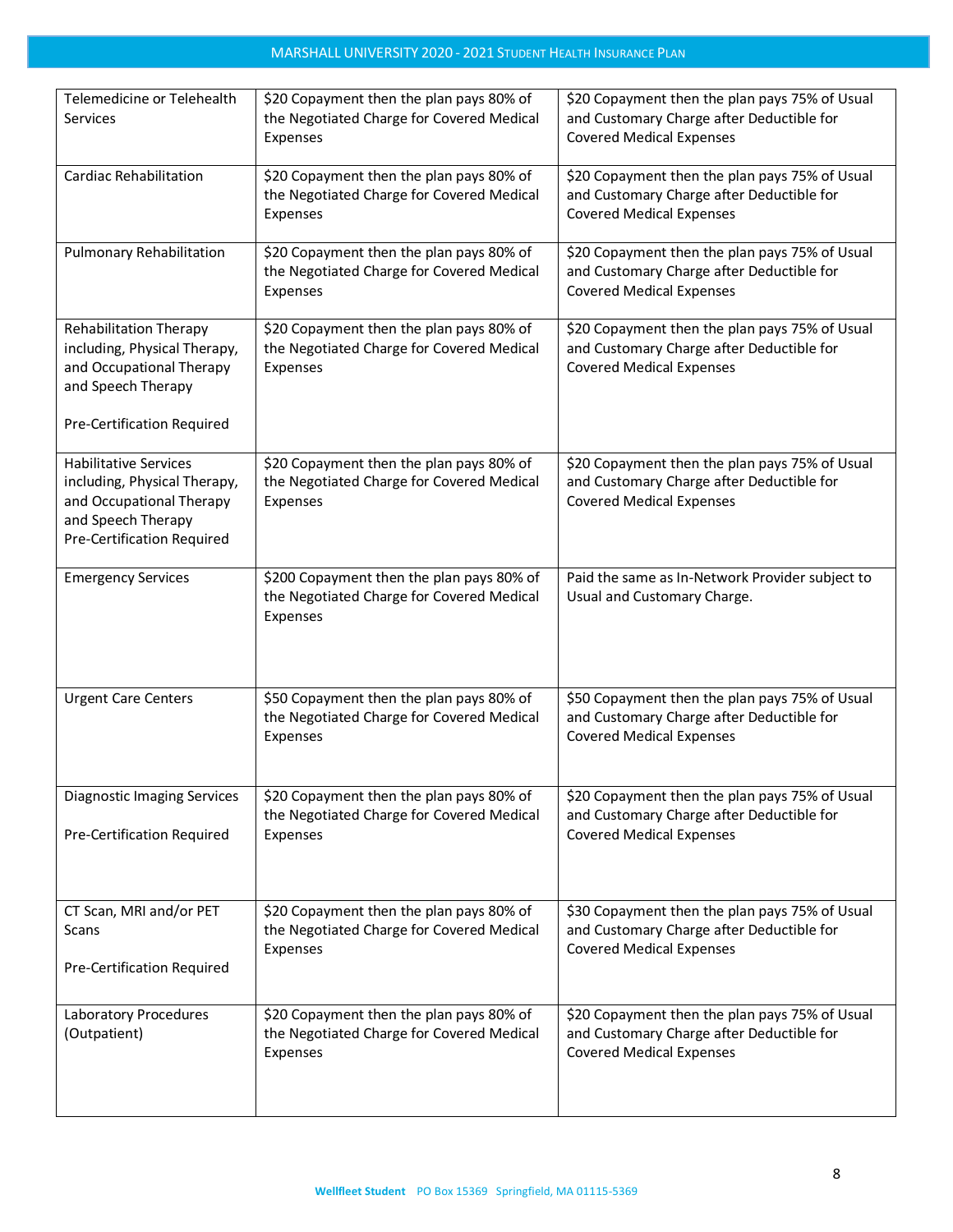| Chemotherapy and                  | 80% of the Negotiated Charge for Covered                     | 75% of Usual and Customary Charge after        |
|-----------------------------------|--------------------------------------------------------------|------------------------------------------------|
| Radiation Therapy                 | <b>Medical Expenses</b>                                      | Deductible for Covered Medical Expenses        |
|                                   |                                                              |                                                |
| Pre-Certification Required        |                                                              |                                                |
|                                   |                                                              |                                                |
|                                   |                                                              |                                                |
| Infusion Therapy                  | \$20 Copayment then the plan pays 80% of                     | \$20 Copayment then the plan pays 75% of Usual |
| <b>Pre-Certification Required</b> | the Negotiated Charge for Covered Medical                    | and Customary Charge after Deductible for      |
|                                   | Expenses                                                     | <b>Covered Medical Expenses</b>                |
|                                   |                                                              |                                                |
|                                   |                                                              |                                                |
|                                   |                                                              |                                                |
|                                   |                                                              |                                                |
| Home Health Care Expenses         | 80% of the Negotiated Charge for Covered                     | 75% of Usual and Customary Charge after        |
|                                   | <b>Medical Expenses</b>                                      | Deductible for Covered Medical Expenses        |
| Pre-Certification Required        |                                                              |                                                |
|                                   |                                                              |                                                |
|                                   |                                                              |                                                |
|                                   |                                                              |                                                |
| Home Health Care Expenses         | 100                                                          | 100                                            |
| Maximum visits per Policy         |                                                              |                                                |
| Year                              |                                                              |                                                |
|                                   |                                                              |                                                |
| Hospice Care Coverage             | 80% of the Negotiated Charge for Covered                     | 75% of Usual and Customary Charge after        |
|                                   | <b>Medical Expenses</b>                                      | Deductible for Covered Medical Expenses        |
|                                   |                                                              |                                                |
|                                   |                                                              |                                                |
|                                   |                                                              |                                                |
| <b>Outpatient Private Duty</b>    | 80% of the Negotiated Charge for Covered                     | 75% of Usual and Customary Charge after        |
| Nursing                           | <b>Medical Expenses</b>                                      | Deductible for Covered Medical Expenses        |
|                                   |                                                              |                                                |
| Pre-Certification Required        |                                                              |                                                |
|                                   |                                                              |                                                |
|                                   | OUTPATIENT MENTAL HEALTH DISORDER AND SUBSTANCE USE DISORDER |                                                |
| Mental Health Disorder and        | 80% of the Negotiated Charge for Covered                     | 75% of Usual and Customary Charge after        |
| Substance Use Disorder            | <b>Medical Expenses</b>                                      | Deductible for Covered Medical Expenses        |
| Benefit                           |                                                              |                                                |
| Pre-Certification Required        |                                                              |                                                |
| except for office visits          |                                                              |                                                |
|                                   |                                                              |                                                |
| In accordance with the            |                                                              |                                                |
| federal Mental Health Parity      |                                                              |                                                |
| and Addiction Equity Act of       |                                                              |                                                |
| 2008 (MHPAEA), the cost           |                                                              |                                                |
| sharing requirements, day         |                                                              |                                                |
| or visit limits, and any Pre-     |                                                              |                                                |
| Certification                     |                                                              |                                                |
| requirements that apply to        |                                                              |                                                |
| a Mental Health Disorder          |                                                              |                                                |
| and Substance Use Disorder        |                                                              |                                                |
| will be no more restrictive       |                                                              |                                                |
| than those that apply to          |                                                              |                                                |
| medical and surgical              |                                                              |                                                |
| benefits for any other            |                                                              |                                                |
| Covered Sickness.                 |                                                              |                                                |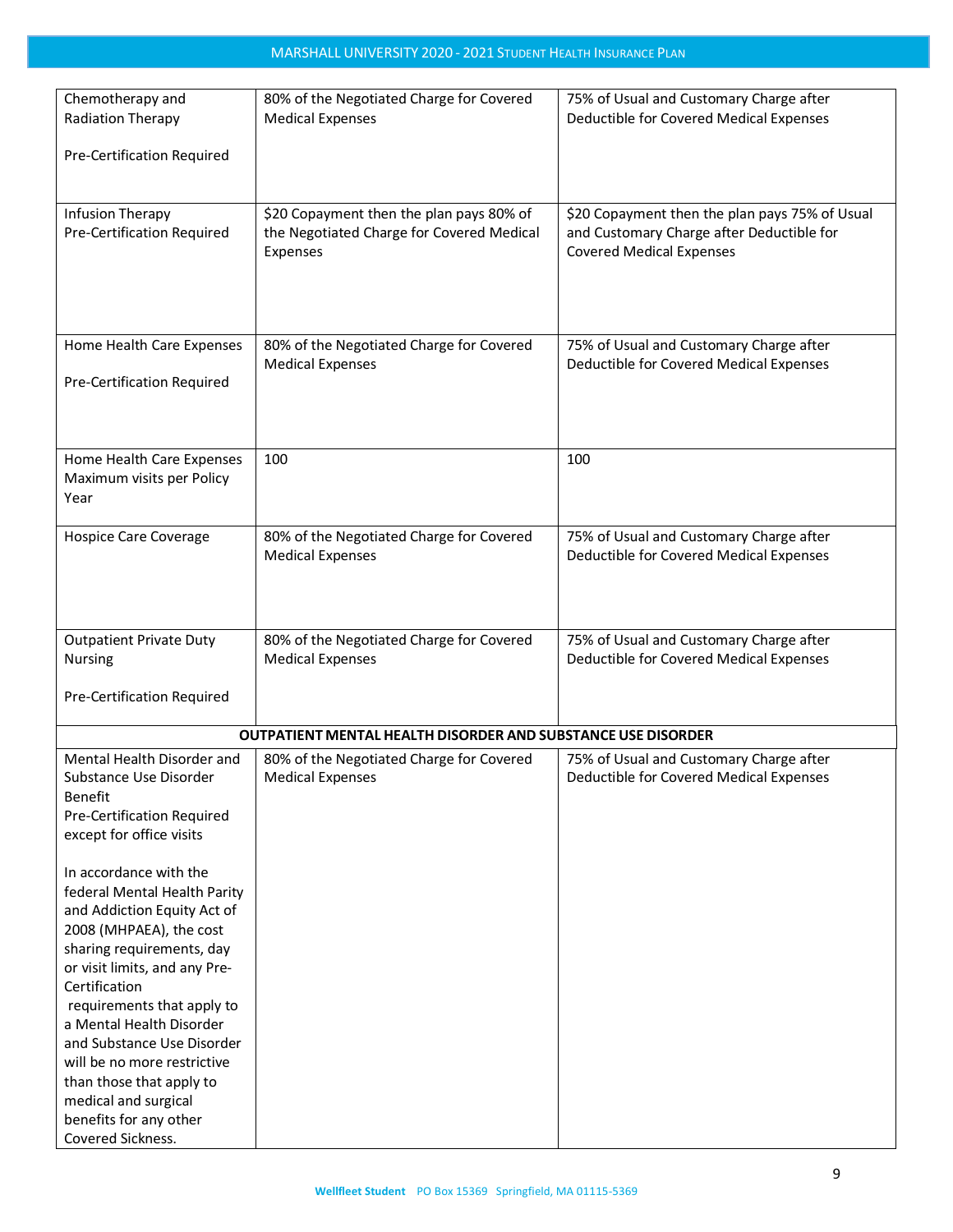| <b>Prescription Drugs Retail Pharmacy</b><br>No cost sharing applies to ACA Preventive Care medications filled at a participating network pharmacy. |                                                                                                     |             |
|-----------------------------------------------------------------------------------------------------------------------------------------------------|-----------------------------------------------------------------------------------------------------|-------------|
| TIER <sub>1</sub><br>(Including Enteral Formulas)<br>For each fill up to a 30 day<br>supply filled at a Retail<br>pharmacy                          | \$15 Copayment then the plan pays 100% of<br>the Negotiated Charge for Covered Medical<br>Expenses  | Not Covered |
| See the Enteral Formula and<br><b>Nutritional Supplements</b><br>section of this Schedule for<br>supplements not purchased<br>at a pharmacy.        |                                                                                                     |             |
| More than a 30 day supply<br>but less than a 61 day supply<br>filled at a Retail pharmacy                                                           | \$30 Copayment then the plan pays 100% of<br>the Negotiated Charge for Covered Medical<br>Expenses  | Not Covered |
| More than a 60 day supply<br>filled at a Retail pharmacy                                                                                            | \$45 Copayment then the plan pays 100% of<br>the Negotiated Charge for Covered Medical<br>Expenses  | Not Covered |
| TIER <sub>2</sub><br>(Including Enteral Formulas)<br>For each fill up to a 30 day<br>supply filled at a Retail<br>pharmacy                          | \$40 Copayment then the plan pays 100% of<br>the Negotiated Charge for Covered Medical<br>Expenses  | Not Covered |
| See the Enteral Formula and<br><b>Nutritional Supplements</b><br>section of this Schedule for<br>supplements not purchased<br>at a pharmacy.        |                                                                                                     |             |
| More than a 30 day supply<br>but less than a 61 day supply<br>filled at a Retail pharmacy                                                           | \$80 Copayment then the plan pays 100% of<br>the Negotiated Charge for Covered Medical<br>Expenses  | Not Covered |
| More than a 60 day supply<br>filled at a Retail pharmacy                                                                                            | \$120 Copayment then the plan pays 100% of<br>the Negotiated Charge for Covered Medical<br>Expenses | Not Covered |
| TIER <sub>3</sub><br>(Including Enteral Formulas)<br>For each fill up to a 30 day<br>supply filled at a Retail<br>Pharmacy                          | \$75 Copayment then the plan pays 100% of<br>the Negotiated Charge for Covered Medical<br>Expenses  | Not Covered |
| See the Enteral Formula and<br><b>Nutritional Supplements</b><br>section of this Schedule for<br>supplements not purchased<br>at a pharmacy.        |                                                                                                     |             |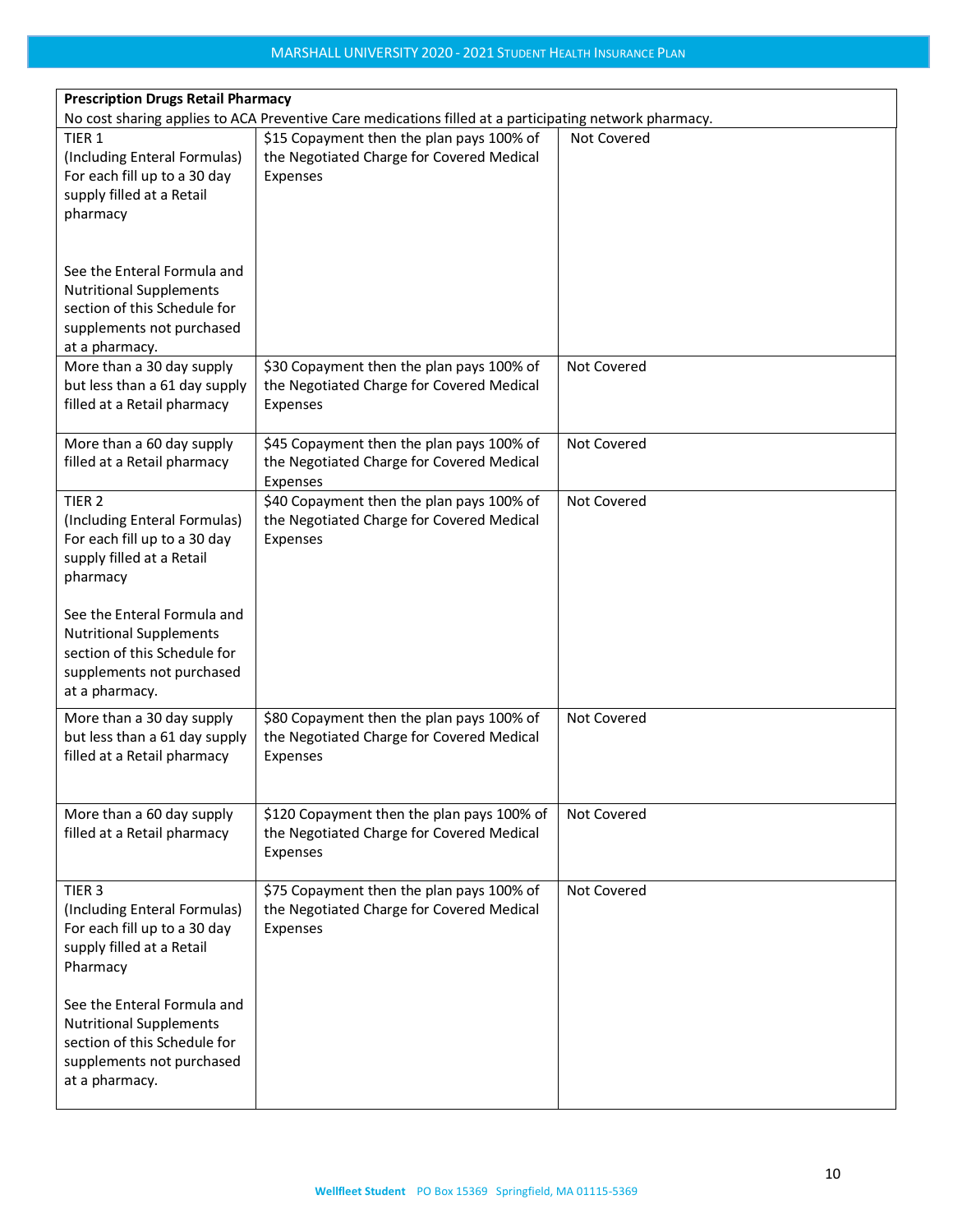| More than a 30 day supply           | \$150 Copayment then the plan pays 100% of                                     | Not Covered                                                                        |
|-------------------------------------|--------------------------------------------------------------------------------|------------------------------------------------------------------------------------|
| but less than a 61 day supply       | the Negotiated Charge for Covered Medical                                      |                                                                                    |
| filled at a Retail pharmacy         | Expenses                                                                       |                                                                                    |
| More than a 60 day supply           | \$225 Copayment then the plan pays 100% of                                     | Not Covered                                                                        |
| filled at a Retail pharmacy         | the Negotiated Charge for Covered Medical                                      |                                                                                    |
| <b>Zero Cost Generics</b>           | Expenses                                                                       |                                                                                    |
|                                     |                                                                                |                                                                                    |
|                                     | 100% of the Negotiated Charge for Covered<br><b>Medical Expenses</b>           | Not Covered                                                                        |
| <b>Specialty Prescription Drugs</b> |                                                                                |                                                                                    |
| <b>Specialty Prescription Drugs</b> | \$100 Copayment then the plan pays 100% of                                     | Not Covered                                                                        |
| For each fill up to a 30 day        | the Negotiated Charge for Covered Medical                                      |                                                                                    |
| supply                              | Expenses                                                                       |                                                                                    |
| More than a 30 day supply           | \$200 Copayment then the plan pays 100% of                                     | Not Covered                                                                        |
| but less than a 61 day supply       | the Negotiated Charge for Covered Medical                                      |                                                                                    |
|                                     | Expenses                                                                       |                                                                                    |
|                                     |                                                                                | Not Covered                                                                        |
| More than a 60 day supply           | \$300 Copayment then the plan pays 100% of                                     |                                                                                    |
|                                     | the Negotiated Charge for Covered Medical                                      |                                                                                    |
|                                     | Expenses                                                                       |                                                                                    |
|                                     | Orally administered anti-cancer prescription drugs (including specialty drugs) |                                                                                    |
| <b>Benefit</b>                      | Greater of:                                                                    |                                                                                    |
|                                     | Chemotherapy Benefit; or                                                       |                                                                                    |
|                                     | <b>Infusion Therapy Benefit</b><br>٠                                           |                                                                                    |
|                                     | Diabetic Supplies (for Prescription supplies purchased at a pharmacy)          |                                                                                    |
| <b>Benefit</b>                      | Paid the same as any other Retail Pharmacy Prescription Drug Fill              |                                                                                    |
|                                     |                                                                                |                                                                                    |
|                                     | <b>Other Benefits</b>                                                          |                                                                                    |
| <b>Allergy Testing</b>              | 80% of the Negotiated Charge for Covered                                       | 75% of Usual and Customary Charge after                                            |
|                                     | <b>Medical Expenses</b>                                                        | Deductible for Covered Medical Expenses                                            |
| Allergy Injections/Treatment        | 80% of the Negotiated Charge for Covered                                       | 75% of Usual and Customary Charge after                                            |
|                                     | <b>Medical Expenses</b>                                                        | Deductible for Covered Medical Expenses                                            |
| Ambulance Service ground            |                                                                                |                                                                                    |
| and/or air, water                   | 100% of the Negotiated Charge for Covered                                      | 100% of Usual and Customary Charge after                                           |
|                                     | <b>Medical Expenses</b>                                                        | Deductible for Covered Medical Expenses                                            |
| transportation                      |                                                                                |                                                                                    |
| <b>Bariatric Surgery</b>            | 80% of the Negotiated Charge for Covered                                       | 75% of Usual and Customary Charge after                                            |
| Pre-Certification Required          | <b>Medical Expenses</b>                                                        | Deductible for Covered Medical Expenses                                            |
|                                     |                                                                                |                                                                                    |
| <b>Covered Clinical Trials</b>      | Same as any other Covered Sickness                                             |                                                                                    |
| Durable Medical Equipment           | 80% of the Negotiated Charge for Covered                                       | 75% of Usual and Customary Charge after                                            |
| Pre-Certification Required          | <b>Medical Expenses</b>                                                        | Deductible for Covered Medical Expenses                                            |
| Diabetic services and               | 80% of the Negotiated Charge for Covered                                       | 75% of Usual and Customary Charge after                                            |
| supplies (including                 | <b>Medical Expenses</b>                                                        | Deductible for Covered Medical Expenses                                            |
| equipment and training)             |                                                                                |                                                                                    |
|                                     |                                                                                |                                                                                    |
| Refer to the Prescription           |                                                                                |                                                                                    |
| Drug provision for diabetic         |                                                                                |                                                                                    |
| supplies covered under the          |                                                                                |                                                                                    |
| Prescription Drug benefit.          |                                                                                |                                                                                    |
|                                     |                                                                                |                                                                                    |
| Dialysis Treatment                  | 80% of the Negotiated Charge for Covered<br><b>Medical Expenses</b>            | 75% of Usual and Customary Charge after<br>Deductible for Covered Medical Expenses |
|                                     |                                                                                |                                                                                    |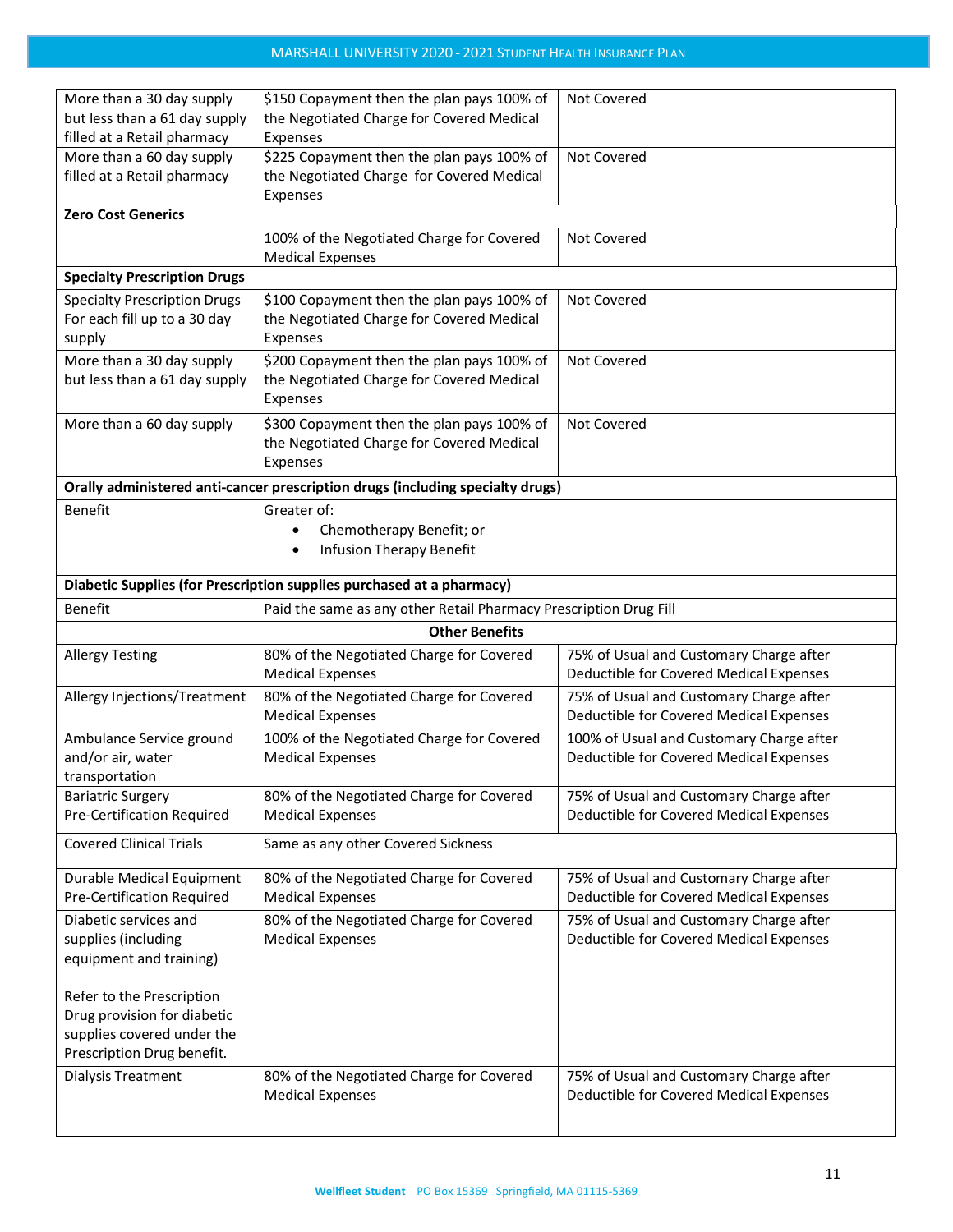| <b>Maternity Benefit</b>                                                                                                                                 | Same as any other Covered Sickness                                                            |                                                                                    |  |
|----------------------------------------------------------------------------------------------------------------------------------------------------------|-----------------------------------------------------------------------------------------------|------------------------------------------------------------------------------------|--|
| <b>Enteral Formulas and</b><br><b>Nutritional Supplements</b>                                                                                            | 80% of the Negotiated Charge for Covered<br><b>Medical Expenses</b>                           | 75% of Usual and Customary Charge after<br>Deductible for Covered Medical Expenses |  |
| See the Prescription Drug<br>section of this Schedule<br>when purchased at a<br>pharmacy.                                                                |                                                                                               |                                                                                    |  |
| Prosthetic and Orthotic<br><b>Devices</b>                                                                                                                | 80% of the Negotiated Charge for Covered<br><b>Medical Expenses</b>                           | 75% of Usual and Customary Charge after<br>Deductible for Covered Medical Expenses |  |
| Pre-Certification Required                                                                                                                               |                                                                                               |                                                                                    |  |
| <b>Reconstructive Surgery</b><br>Pre-Certification Required                                                                                              | 80% of the Negotiated Charge for Covered<br><b>Medical Expenses</b>                           | 75% of Usual and Customary Charge after<br>Deductible for Covered Medical Expenses |  |
| <b>Pediatric Dental Care Benefit</b><br>(to the end of the month in<br>which the Insured Person<br>turns age 19)                                         | See the Pediatric Dental Care Benefit description in the Certificate for further information. |                                                                                    |  |
| <b>Preventive Dental Care</b><br>Limited to 2 dental exams<br>every 12 months                                                                            | 100% of Usual and Customary Charge                                                            |                                                                                    |  |
| The benefit payable amount<br>for the following services is<br>different from the benefit<br>payable amount for<br>Preventive Dental Care:               |                                                                                               |                                                                                    |  |
| <b>Emergency Dental</b>                                                                                                                                  | 80% of Usual and Customary Charge                                                             |                                                                                    |  |
| Routine Dental Care                                                                                                                                      | 80% of Usual and Customary Charge                                                             |                                                                                    |  |
| <b>Endodontic Services</b>                                                                                                                               | 80% of Usual and Customary Charge                                                             |                                                                                    |  |
| <b>Prosthodontic Services</b>                                                                                                                            | 50% of Usual and Customary Charge                                                             |                                                                                    |  |
| <b>Periodontic Services</b>                                                                                                                              | 80% of Usual and Customary Charge                                                             |                                                                                    |  |
| <b>Medically Necessary</b><br>Orthodontic Care                                                                                                           | 50% of Usual and Customary Charge                                                             |                                                                                    |  |
| Claim forms must be<br>submitted to us as soon as<br>reasonably possible. Refer<br>to Proof of Loss provision<br>contained in the General<br>Provisions. | Deductible Waived                                                                             |                                                                                    |  |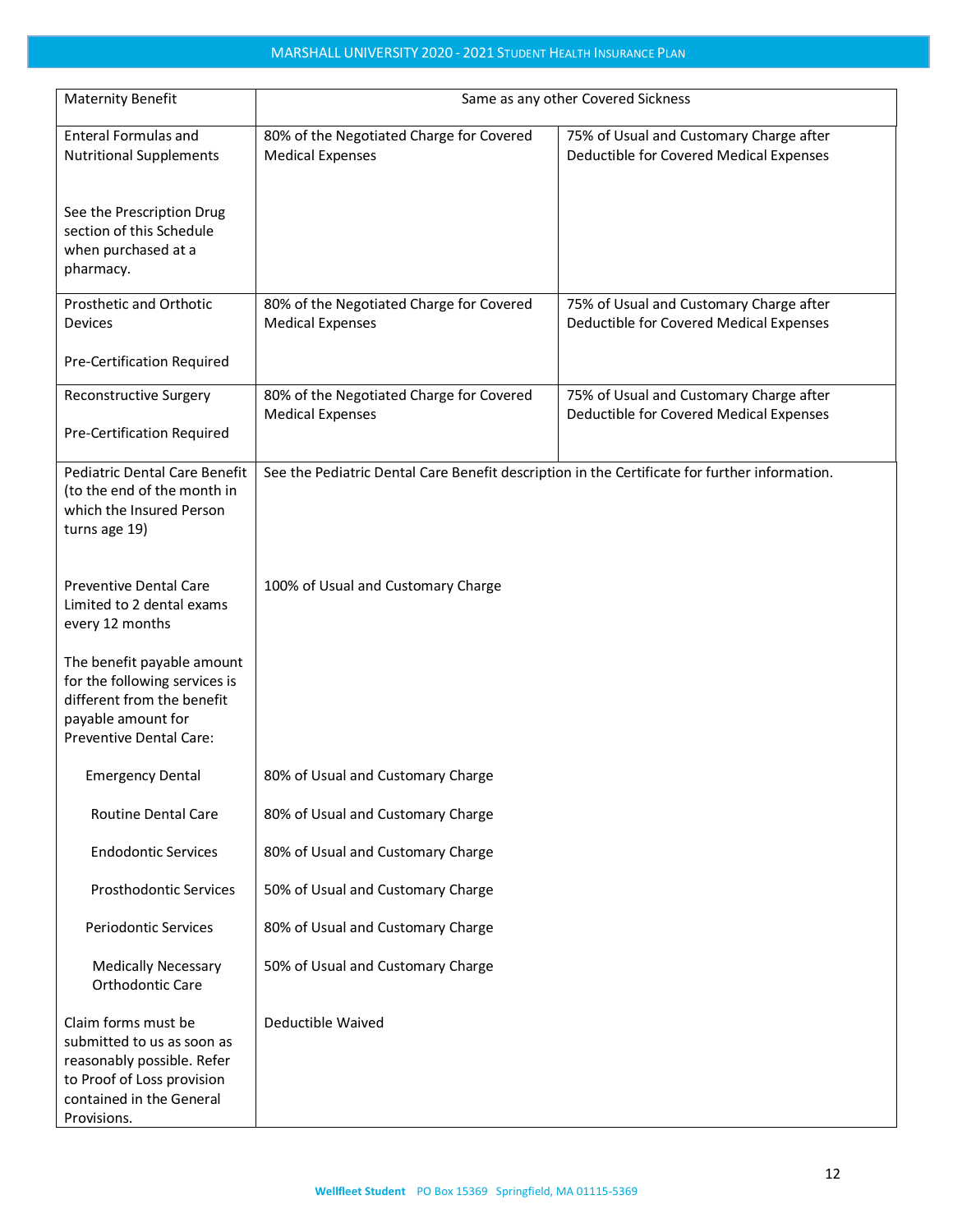| <b>Pediatric Vision Care Benefit</b><br>(to the end of the month in<br>which the Insured Person                                                                                                                        | 100% of Usual and Customary Charge for Covered Medical Expenses per                     |                                                                                    |  |
|------------------------------------------------------------------------------------------------------------------------------------------------------------------------------------------------------------------------|-----------------------------------------------------------------------------------------|------------------------------------------------------------------------------------|--|
| turns age 19)                                                                                                                                                                                                          | Deductible Waived                                                                       |                                                                                    |  |
| Limited to 1 visit(s) per<br>Policy Year<br>and 1 pair of prescribed<br>lenses and frames or contact<br>lenses (in lieu of eyeglasses)<br>per Policy Year                                                              |                                                                                         |                                                                                    |  |
| Claim forms must be<br>submitted to us as soon as<br>reasonably possible. Refer<br>to Proof of Loss provision<br>contained in the General<br>Provisions.                                                               |                                                                                         |                                                                                    |  |
| <b>Adult Vision Care</b>                                                                                                                                                                                               | \$20 Copayment then the plan pays 80% of Usual and Customary Charge for Covered Medical |                                                                                    |  |
| (age 19 and older)<br>Routine Eye Exam once                                                                                                                                                                            | Expenses                                                                                |                                                                                    |  |
| every 12 months                                                                                                                                                                                                        | Deductible Waived                                                                       |                                                                                    |  |
| Claim forms must be<br>submitted to us as soon as<br>reasonably possible. Refer<br>to Proof of Loss provision<br>contained in the General<br>Provisions                                                                |                                                                                         |                                                                                    |  |
| <b>Abortion Expense</b>                                                                                                                                                                                                | 80% of the Negotiated Charge for Covered                                                | 75% of Usual and Customary Charge after                                            |  |
|                                                                                                                                                                                                                        | <b>Medical Expenses</b>                                                                 | Deductible for Covered Medical Expenses                                            |  |
| Accidental Injury Dental                                                                                                                                                                                               | 100% of the Negotiated Charge for Covered                                               | 100% of Usual and Customary Charge after                                           |  |
| Treatment                                                                                                                                                                                                              | <b>Medical Expenses</b>                                                                 | Deductible for Covered Medical Expenses                                            |  |
| Chiropractic Care Benefit                                                                                                                                                                                              | \$20 Copayment then the plan pays 80% of                                                | \$20 Copayment then the plan pays 75% of Usual                                     |  |
| Pre-Certification Required                                                                                                                                                                                             | the Negotiated Charge for Covered Medical<br>Expenses                                   | and Customary Charge after Deductible for<br><b>Covered Medical Expenses</b>       |  |
| <b>Infertility Treatment</b><br>Pre-Certification Required                                                                                                                                                             | 80% of the Negotiated Charge for Covered<br><b>Medical Expenses</b>                     | 75% of Usual and Customary Charge after<br>Deductible for Covered Medical Expenses |  |
| <b>Organ Transplant Surgery</b><br>travel and lodging<br>expenses a maximum of<br>\$2,000 per Policy Year<br>or \$250 per day,<br>whichever is less while<br>at the transplant facility.<br>Pre-Certification Required | 80% of the Negotiated Charge for Covered<br><b>Medical Expenses</b>                     | 75% of Usual and Customary Charge after<br>Deductible for Covered Medical Expenses |  |
| Treatment for<br>Temporomandibular Joint<br>(TMJ) Disorders and<br>Craniomandibular Disorder<br>(CMD)                                                                                                                  | 80% of the Negotiated Charge for Covered<br><b>Medical Expenses</b>                     | 75% of Usual and Customary Charge after<br>Deductible for Covered Medical Expenses |  |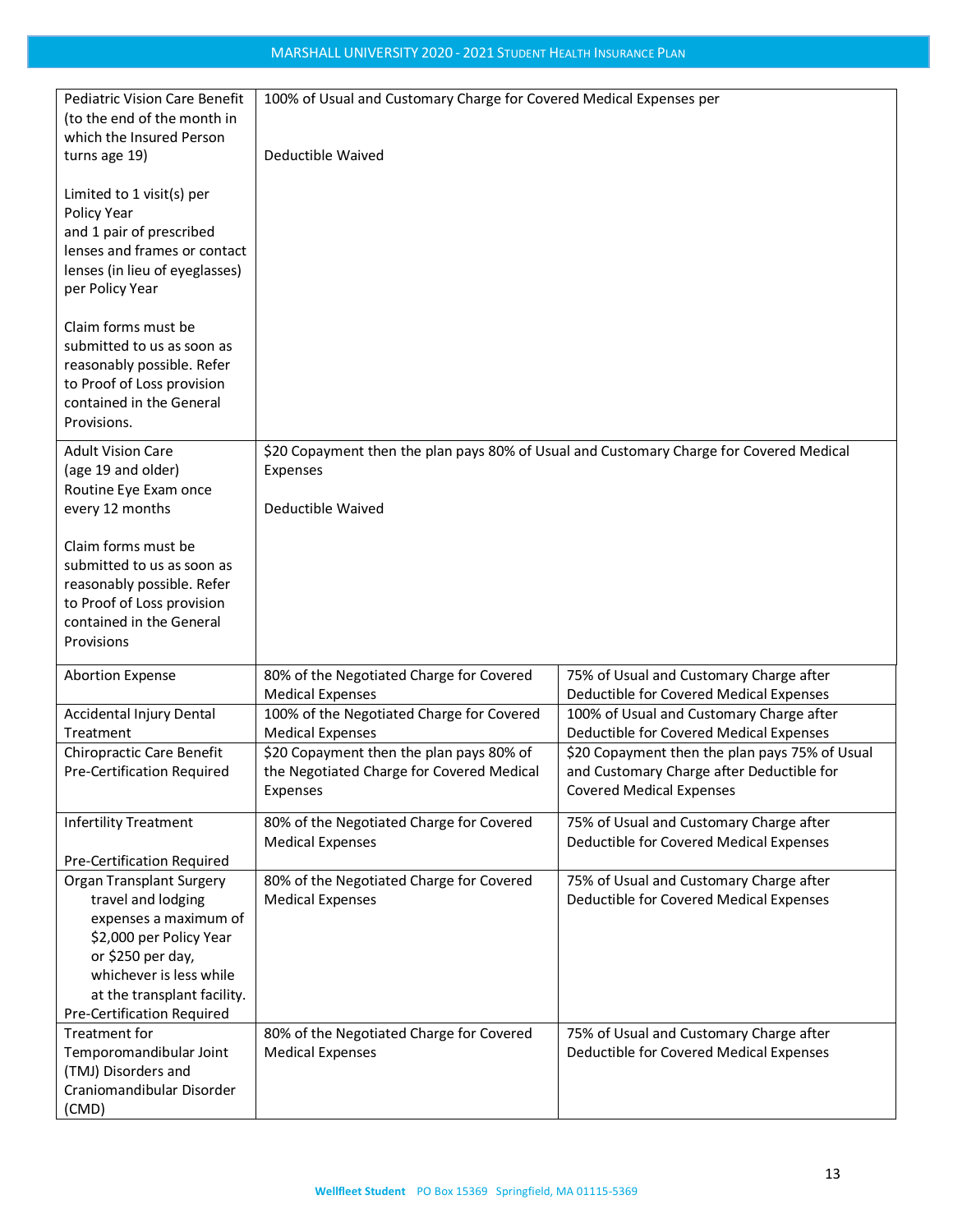| Tuberculosis screening,<br>Titers, Quantiferon B tests<br>including shots (other than<br>covered under preventive<br>services) | 80% of the Negotiated Charge for Covered<br><b>Medical Expenses</b>                                                                  | 75% of Usual and Customary Charge after<br>Deductible for Covered Medical Expenses |  |  |
|--------------------------------------------------------------------------------------------------------------------------------|--------------------------------------------------------------------------------------------------------------------------------------|------------------------------------------------------------------------------------|--|--|
| Sports Accident Expense -<br>incurred as the result of the<br>play or practice of club<br>sports                               | Same as any other Covered Injury                                                                                                     | Same as any other Covered Injury                                                   |  |  |
| Non-emergency Care While<br>Traveling Outside of the<br><b>United States</b>                                                   | 60% of Usual and Customary Charge after Deductible for Covered Medical Expenses<br>Subject to \$10,000 maximum per Policy Year       |                                                                                    |  |  |
| <b>Medical Evacuation Expense</b>                                                                                              | 100% of Usual and Customary Charge for Covered Medical Expenses<br>Deductible Waived<br>Subject to \$500,000 maximum per Policy Year |                                                                                    |  |  |
| <b>Repatriation Expense</b>                                                                                                    | 100% of Usual and Customary Charge for Covered Medical Expenses<br>Deductible Waived<br>Subject to \$500,000 maximum per Policy Year |                                                                                    |  |  |
| <b>Mandated Benefits</b>                                                                                                       |                                                                                                                                      |                                                                                    |  |  |
| Autism Spectrum Disorders                                                                                                      | Same as any other Covered Sickness, subject to the limitations described in the Benefit                                              |                                                                                    |  |  |
| <b>Breast Reconstructive</b><br><b>Surgery Following</b><br>Mastectomy                                                         | Same as any other Covered Sickness                                                                                                   |                                                                                    |  |  |
| <b>Colorectal Cancer Screening</b>                                                                                             | Same as any other Preventive Service                                                                                                 |                                                                                    |  |  |
| Dental Anesthesia Services                                                                                                     | Same as any other Covered Sickness                                                                                                   |                                                                                    |  |  |
| Mammograms and Pap<br><b>Smears</b>                                                                                            | Same as any other Preventive Service                                                                                                 |                                                                                    |  |  |

## **ACCIDENTAL DEATH AND DISMEMBERMENT BENEFIT**

Principal Sum ............................................................................................................................ \$10,000

Loss must occur within 365 days of the date of a covered Accident.

Only one benefit will be payable under this provision, that providing the largest benefit, when more than one (1) loss occurs as the result of any one (1) Accident. This benefit is payable in addition to any other benefits payable under the Certificate.

## <span id="page-13-0"></span>**Pre-Certification**

Pre-certification is required for inpatient hospital, surgery and selected outpatient services. Pre-Certification is not required for an Emergency Medical Condition or Urgent Care or Hospital Confinement for the initial 48/96 hours of maternity care.

Additionally, no authorization requirement will apply to obstetrical or gynecological care provided by In-Network Providers.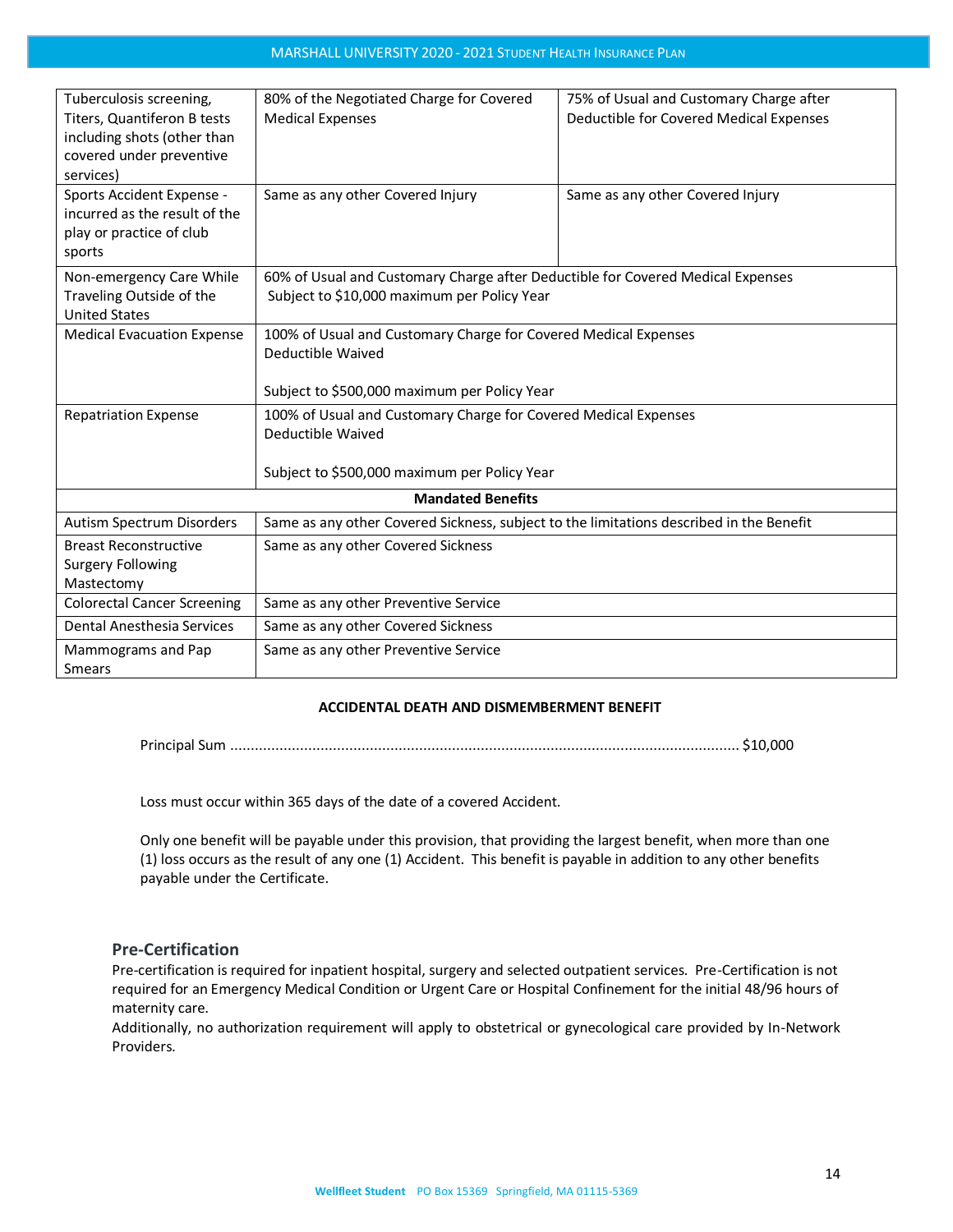# <span id="page-14-0"></span>**Exclusions and Limitations**

**Exclusion Disclaimer**: Any exclusion in conflict with the Patient Protection and Affordable Care Act or any state imposed requirements will be administered to comply with the requirements of the federal or state guideline, whichever is more favorable to You.

The Certificate does not cover loss nor provide benefits for any of the following, except as otherwise provided by the benefits of the Certificate and as shown in the Schedule of Benefits.

- 1. **International Students Only -** Eligible expenses within Your Home Country or country of origin that would be payable or medical Treatment that is available under any governmental or national health plan for which You could be eligible.
- 2. Treatment, service or supply which is not Medically Necessary for the diagnosis, care or treatment of the Sickness or Injury involved. This applies even if they are prescribed, recommended or approved by Your attending Physician or dentist.
- 3. Medical services rendered by a provider employed for or contracted with the Policyholder, including team physicians or trainer, except as specifically provided in the Schedule of Benefits.
- 4. Professional services rendered by an Immediate Family Member or anyone who lives with You.
- 5. Routine foot care, including the paring or removing of corns and calluses, or trimming of nails, unless these services are determined to be Medically Necessary because of Injury, infection or disease.
- 6. Infertility treatment (male or female)-this includes but is not limited to
	- Procreative counseling;
	- Premarital examinations;
	- Genetic counseling and genetic testing;
	- Impotence, organic or otherwise;
	- Injectable infertility medication, including but not limited to menotropins, hCG and GnRH agonists;
	- In vitro fertilization, gamete intrafallopian tube transfers or zygote intrafallopian tube transfers;
	- Costs for an ovum donor or donor sperm;
	- Sperm storage costs;
	- Cryopreservation and storage of embryos;
	- Ovulation induction and monitoring;
	- Artificial insemination;
	- Hysteroscopy;
	- Laparoscopy;
	- Laparotomy;
	- Ovulation predictor kits;
	- Reversal of tubal ligations;
	- Reversal of vasectomies;
	- Costs for and relating to surrogate motherhood (maternity services are Covered for Members acting as surrogate mothers);
	- Cloning; or
	- Medical and surgical procedures that are experimental or investigational, unless Our denial is overturned by an External Appeal Agent
- 7. Expenses covered under any Workers' Compensation, occupational benefits plan, mandatory automobile no-fault plan, public assistance program or government plan, except Medicaid.
- 8. Charges of an institution, health service or infirmary for whose services payment is not required in the absence of insurance or services covered by Student Health Fees.
- 9. Any expenses in excess of Usual and Customary Charges except as provided in the Certificate.
- 10. Loss incurred as the result of riding as a passenger or otherwise (including skydiving) in a vehicle or device for aerial navigation, except as a fare paying passenger in an aircraft operated by a scheduled airline maintaining regular published schedules on a regularly established route anywhere in the world.
- 11. Loss resulting from war or any act of war, whether declared or not, or loss sustained while in the armed forces of any country or international authority.
- 12. Loss resulting from playing, practicing, traveling to or from, or participating in, or conditioning for, any Intercollegiate sports for which benefits are paid under another Sports Accident policy issued to the Policyholder; or for which coverage is provided by the National Collegiate Athletic Association (NCAA),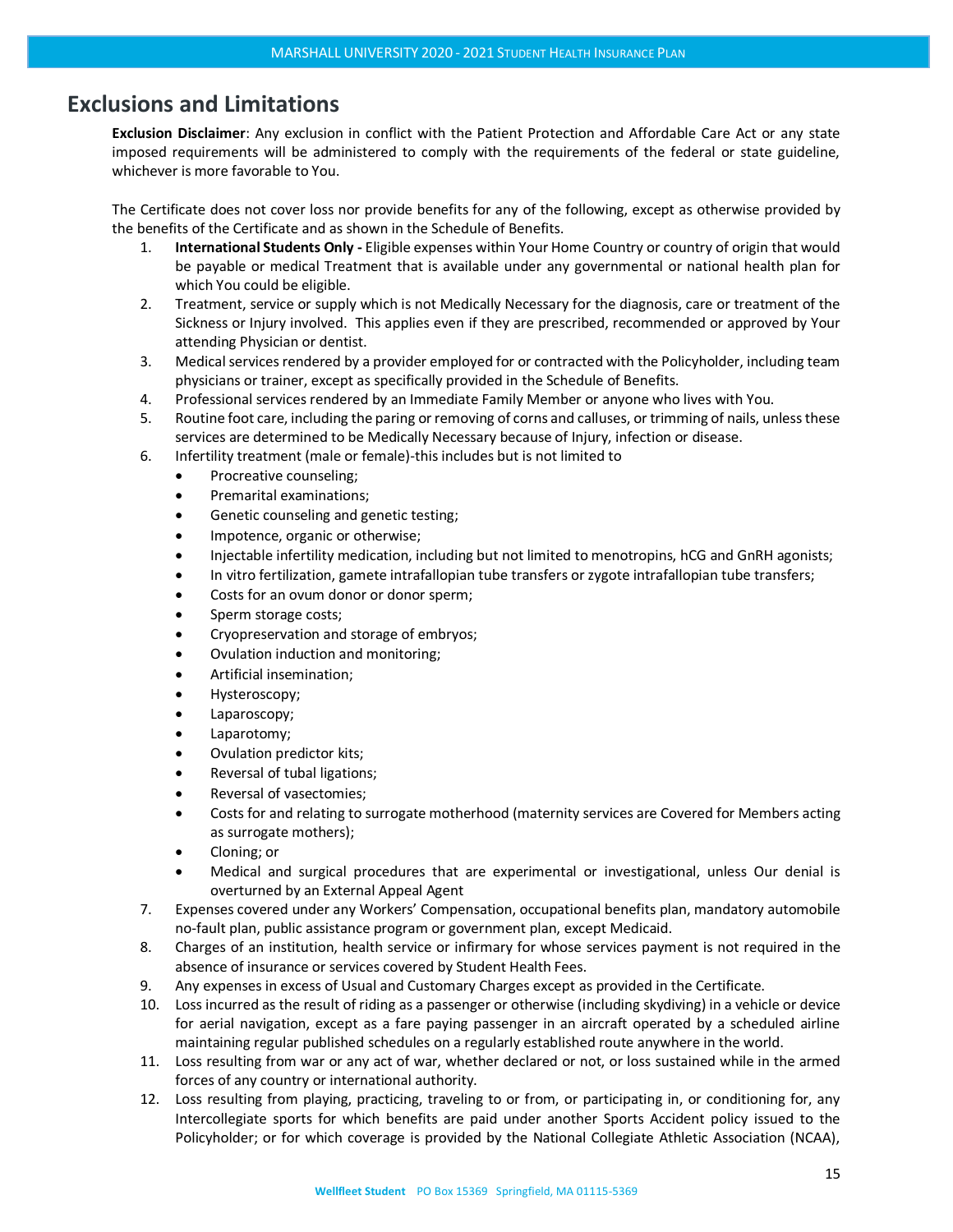National Association of Intercollegiate Athletic (NAIA) or any other sports association.

- 13. Loss resulting from playing, practicing, traveling to or from, or participating in, or conditioning for, any professional sport.
- 14. Treatment, services, supplies or facilities in a Hospital owned or operated by the Veterans Administration or a national government or any of its agencies, except when a charge is made which You are required to pay.
- 15. Services that are duplicated when provided by both a certified Nurse-midwife and a Physician.
- 16. Expenses payable under any prior policy which was in force for the person making the claim.
- 17. Injury sustained as the result of Your operation of a motor vehicle while not properly licensed to do so in the jurisdiction in which the motor vehicle accident takes place.
- 18. Expenses incurred after:
	- The date insurance terminates as to an Insured Person, except as specified in the extension of benefits provision; and
	- The end of the Policy Year specified in the Policy.
- 19. Elective Surgery or Elective Treatment unless such coverage is otherwise specifically covered under the Certificate.
- 20. Charges incurred for acupuncture, in any form, except to the extent provided in the Schedule of Benefits.
- 21. Weight management. Weight reduction. Nutrition programs. This does not apply to nutritional counseling or any screening or assessment specifically provided under the Preventive Services benefit, or otherwise specifically covered under the Certificate.
- 22. Treatment for obesity except surgery for morbid obesity (bariatric surgery). Surgery for removal of excess skin or fat.
- 23. Charges for hair growth or removal unless otherwise specifically covered under the Certificate.
- 24. Expenses for radial keratotomy.
- 25. Adult Vision unless specifically provided in the Certificate.
- 26. Charges for office visit exam for the fitting of prescription contact lenses, duplicate spare eyeglasses, lenses or frames, non-prescription lenses or contact lenses that are for cosmetic purposes.
- 27. Charges for hearing exams, hearing screening, hearing aids and the fitting or repair or replacement of hearing aids or cochlear implants except as specifically provided in the Certificate.
- 28. Racing or speed contests, skin diving or sky diving, mountaineering (where ropes or guides are customarily used), ultra-light aircraft, parasailing, sail planing, hang gliding, bungee jumping, travel in or on ATV's (all terrain or similar type vehicles) or other hazardous sport or hobby.
- 29. Surgery or related services for cosmetic purposes to improve appearance, except to restore bodily function or correct deformity resulting from disease, or trauma.
- 30. Treatment to the teeth, including orthodontic braces and orthodontic appliances, unless otherwise covered under the Pediatric Dental Care Benefit.
- 31. Extraction of impacted wisdom teeth or dental abscesses.
- 32. You are:
	- committing or attempting to commit a felony,
	- engaged in an illegal occupation, or
	- participating in a riot.
- 33. Custodial Care service and supplies.
- 34. Charges for hot or cold packs for personal use.
- 35. Braces and appliances used as protective devices during a student's participation in sports. Replacement braces and appliances are not covered.
- 36. Services of private duty Nurse except as provided in the Certificate.
- 37. Expenses that are not recommended and approved by a Physician.
- 38. Routine harvesting and storage of stem cells from newborn cord blood, the purchase price of any organ or tissue, donor services if the recipient is not an Insured Person under this plan, or services for or related to the transplantation of animal or artificial organs or tissues.
- 39. Cosmetic procedures related to Gender Reassignment including but not limited to rhinoplasty, face lift, facial bone reduction, lip enhancement or reduction, blepharoplasty, breast augmentation, body contouring, reduction thyroid chondroplasty, hair removal, voice modification surgery, skin resurfacing, chin implants, nose implants.
- 40. Sleep Disorders, except for the diagnosis and treatment of obstructive sleep apnea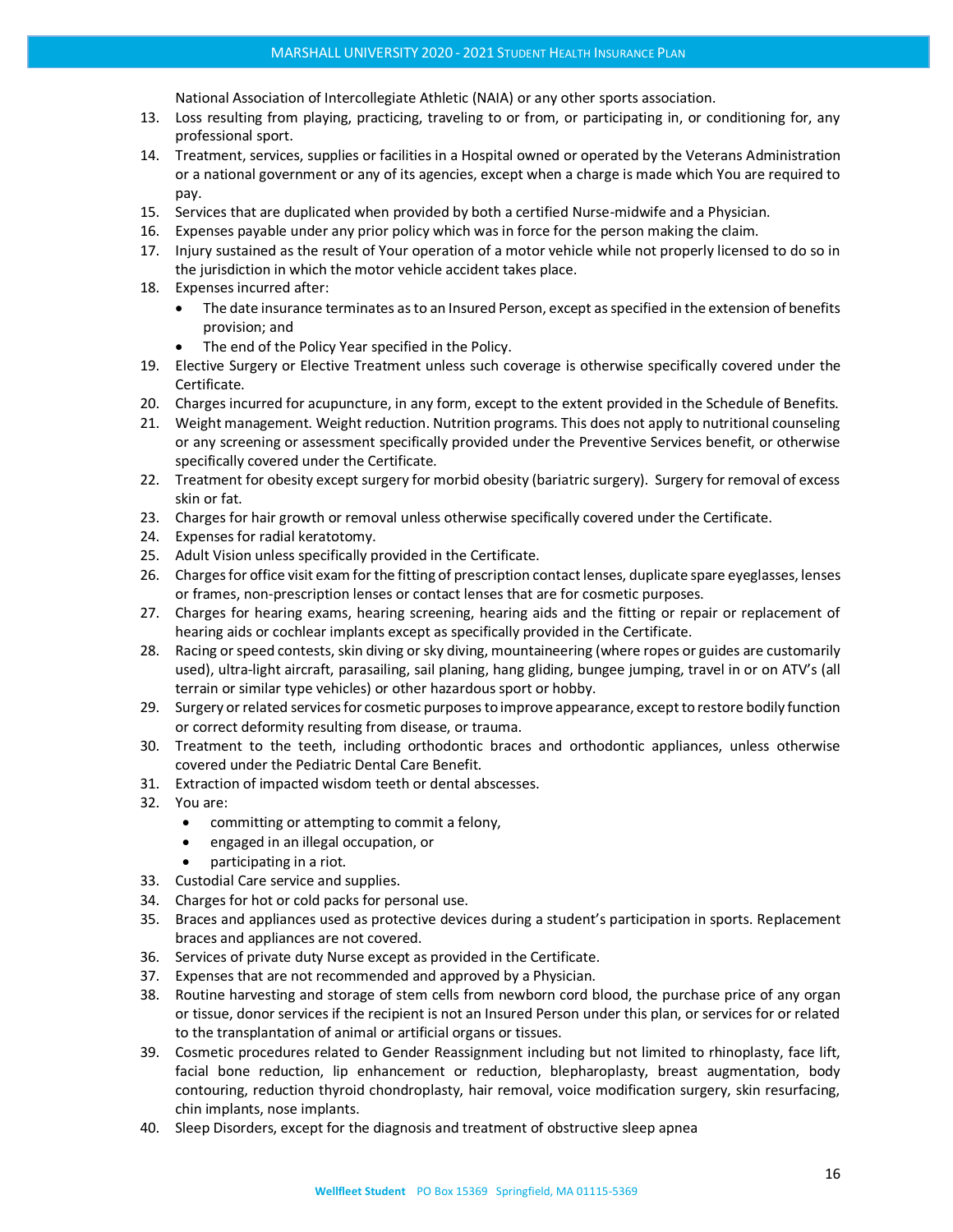- 41. Treatment of Acne unless Medically Necessary.
- 42. Experimental or Investigational drugs, devices, treatments or procedures unless otherwise covered under Covered Clinical Trials or covered under clinical trials (routine patient costs). See the Other Benefits section for more information.
- 43. Under the Prescription Drug Benefit shown in the Schedule of Benefits:
	- any drug or medicine which does not, by federal or state law, require a prescription order, i.e. overthe-counter drugs, even if a prescription is written, except as specifically provided under Preventive Services or in the Prescription Drug Benefit section of the Certificate. Insulin and OTC preventive medications required under ACA are exempt from this exclusion;
	- drugs with over-the-counter equivalents except as specifically provided under Preventive Services;
	- allergy sera and extracts administered via injection;
	- any drug or medicine for the purpose of weight control;
	- sexual enhancements drugs;
	- vitamins, and minerals, except as specifically provided under Preventive Services;
	- food supplements, dietary supplements; except as specifically provided in the Certificate;
	- cosmetic drugs or medicines, including but not limited to, products that improve the appearance of wrinkles or other skin blemishes;
	- refills in excess of the number specified or dispensed after 1 year of date of the prescription;
	- drugs labeled, "Caution limited by federal law to Investigational use" or Experimental Drugs;
	- any drug or medicine purchased after coverage under the Certificate terminates;
	- any drug or medicine consumed or administered at the place where it is dispensed;
	- if the FDA determines that the drug is: contraindicated for the Treatment of the condition for which the drug was prescribed; or Experimental for any reason;
	- bulk chemicals;
	- non-insulin syringes, surgical supplies, durable medical equipment/medical devices, except as specifically provided in the Prescription Drug Benefit section of the Certificate;
	- repackaged products;
	- blood components except factors;
	- immunology products.
- 44. Non-chemical addictions.
- 45. Non-physical, occupational, speech therapies (art, dance, etc.).
- 46. Modifications made to dwellings.
- 47. General fitness, exercise programs.
- 48. Hypnosis.
- 49. Rolfing.
- 50. Biofeedback.